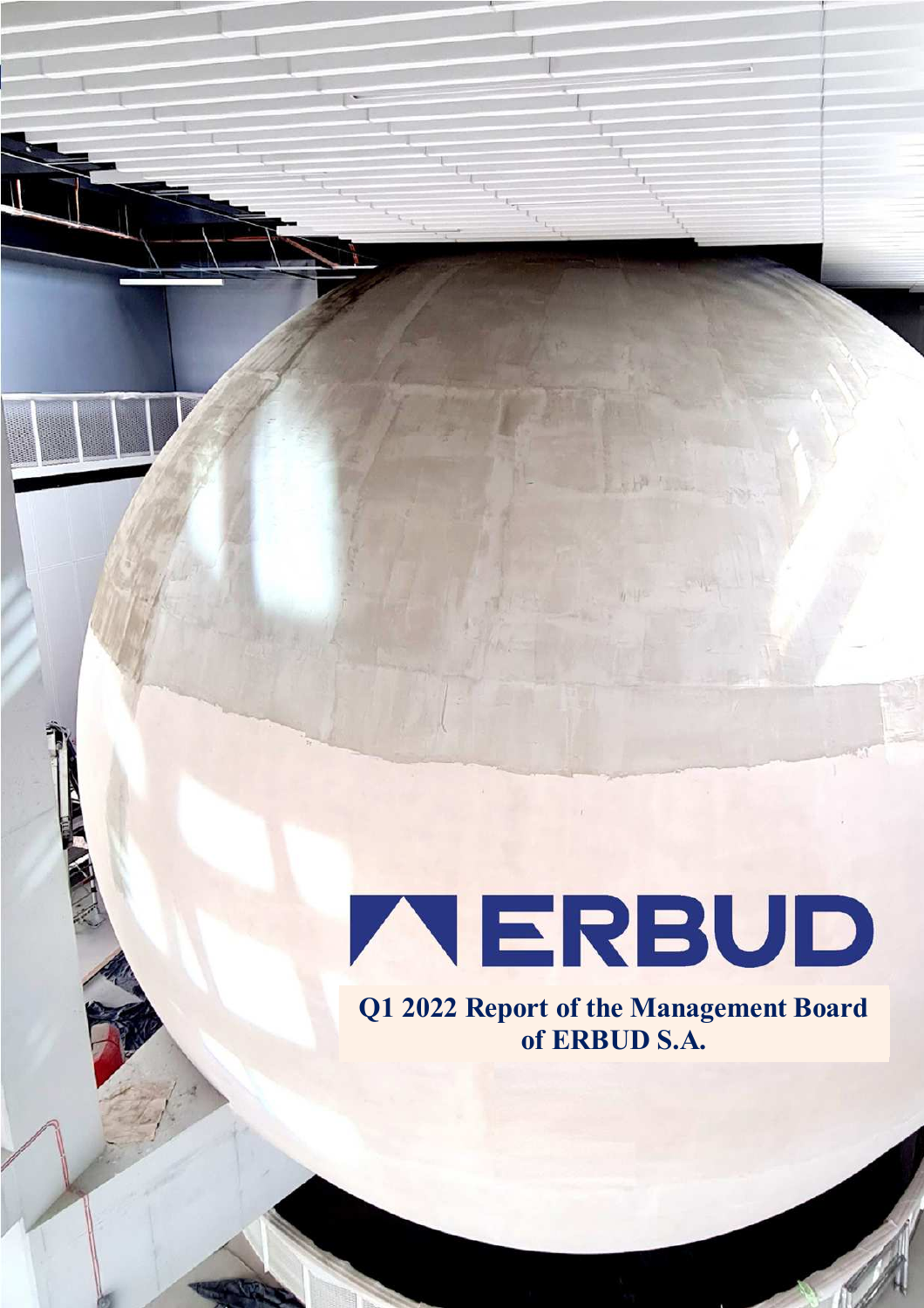

# **1. Description of organisational structure of ERBUD GROUP and changes in the Group structure**

#### **1.1. Parent Company**

The Parent Company of Erbud Group is **ERBUD S.A.** "Parent Company"

The Group provides a wide range of contraction services related to the wind and photovoltaic farms, construction and assembly services under the general contracting and subcontracting systems in Poland and abroad, services for the industry in Poland and abroad, construction of public utility buildings based on modular timber technology as well as road and engineering construction.

ERBUD S.A. acts as the parent company in the Group.

The Group comprises the Parent Company Erbud S.A. with its registered office in Warsaw and the following fully consolidated subsidiaries, with the exception of: Erbud Construction Sp. z o.o. and Toruńska Sportowa S.A. in liquidation, which is not consolidated due to insignificant impact on the consolidated financial statements.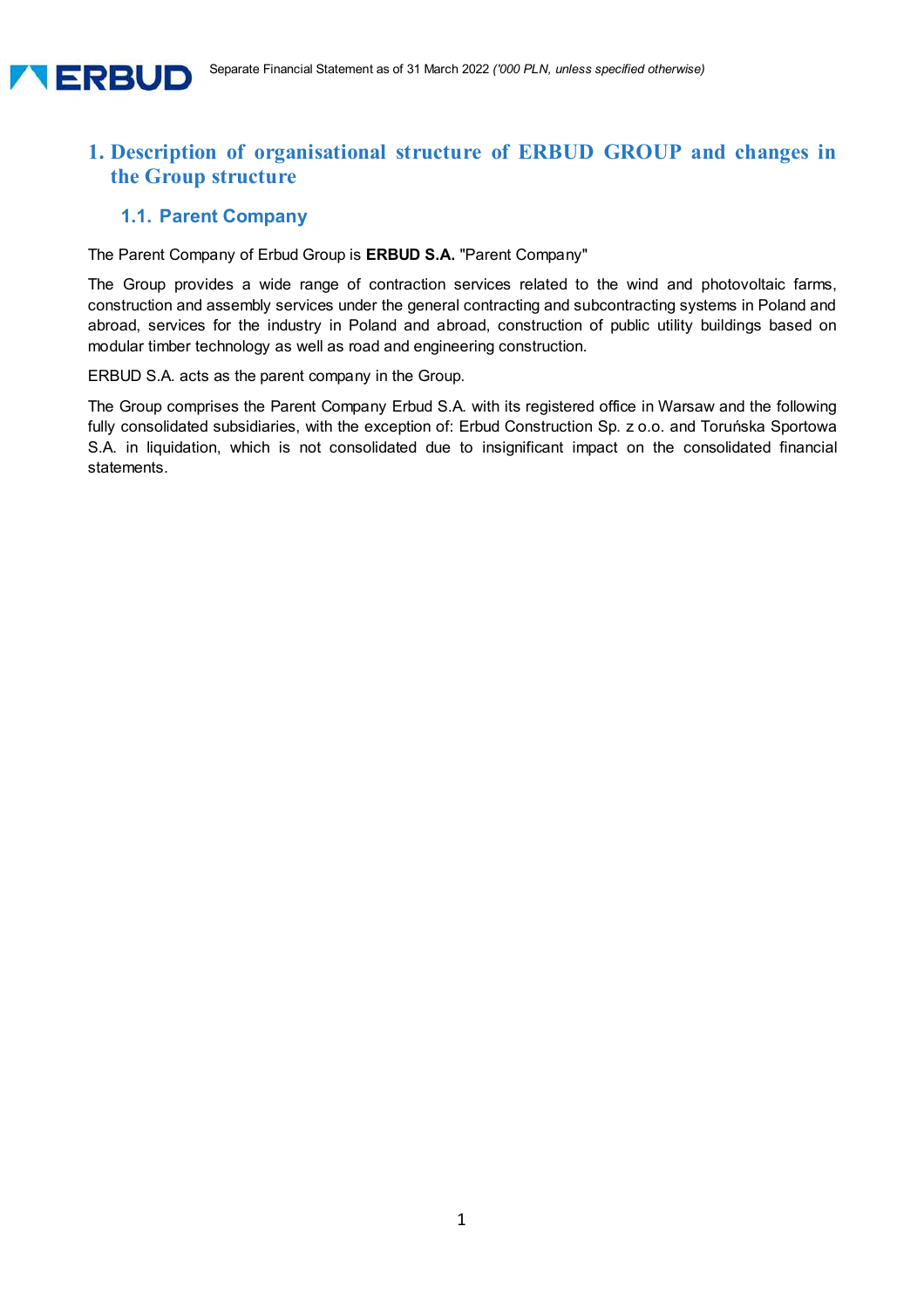# **1.2. Entities covered by consolidation**

**ALERBUD** 

As of **31 March 2022** and as of the date of publication of the financial statements for Q1 2022, the structure of the ERBUD GROUP is as follows:



Due to marginal significance, ERBUD Construction Sp. z o.o. and the associated entity Toruńska Sportowa S.A. in liquidation were excluded from the consolidated financial statements.

**On 4 January 2022**The Düsseldorf Court registered the change of business name of GWI Bauunternehmung GmbH into MOD 21 GmbH. The renaming is a consequence of the strategy adopted in the ERBUD Group concerning the production and sale of modular buildings. On 19 February 2021, the Company's Supervisory Board adopted a resolution on the adoption of amendments to the Operational Strategy of the Company and the ERBUD S.A. Capital Group. ("Strategy") with respect to the expansion of the Group's business by adding a new segment - fabrication and sale of modular buildings.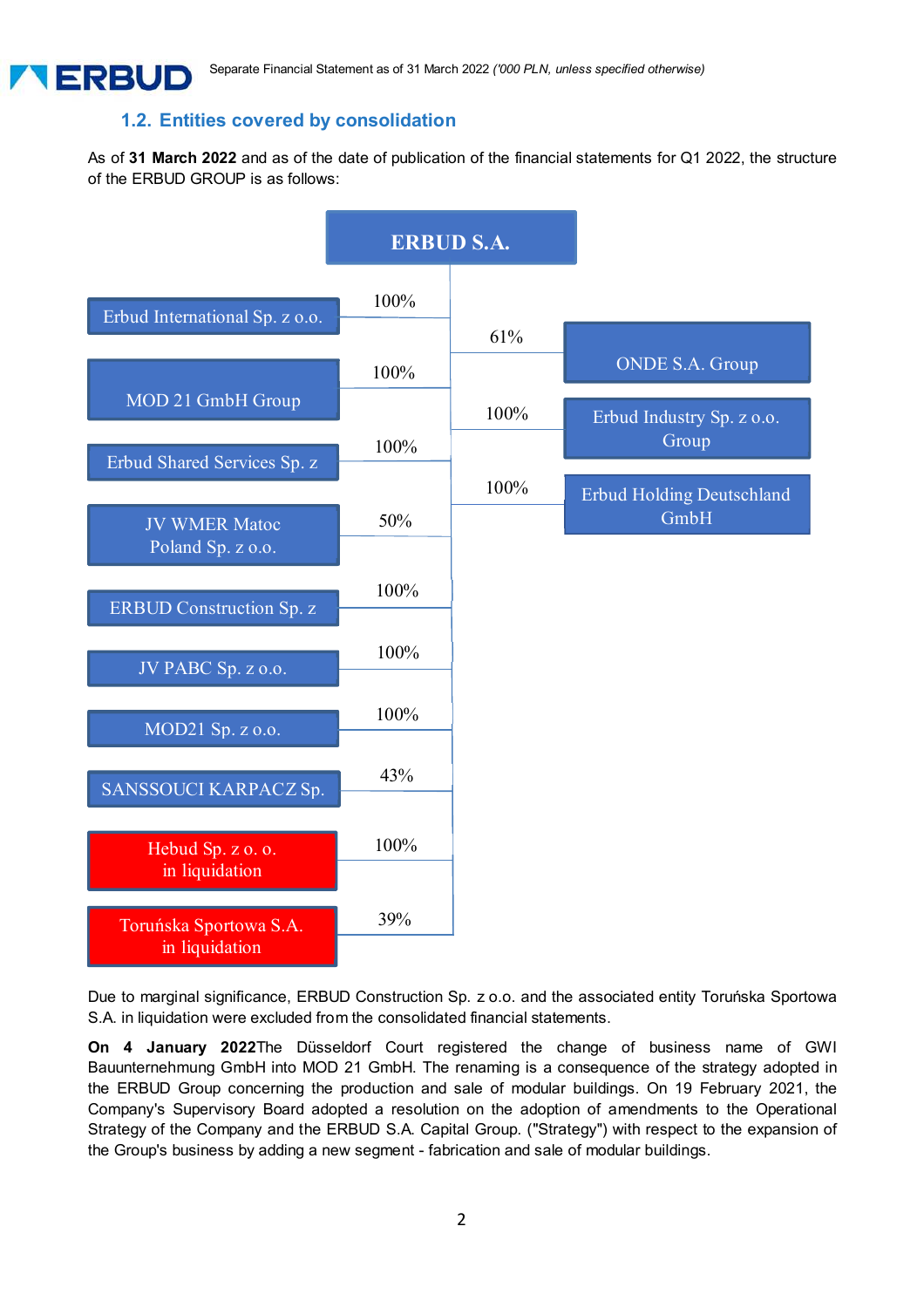

The amended Strategy assumes that modules will be manufactured in Poland and sold and assembled mainly on the European market through the Company's subsidiary - GWI Bauunternehmung GmbH with its registered office in Düsseldorf. The expansion of the scope of the Company's activities under the amended Strategy will require investments including in particular the purchase of manufacturing lines, purchase of real estate where manufacturing activities for the new segment will be carried out, and enhancement of the headcount. The Company assumes that total expenditures related to the launch of the new business segment will amount to approximately PLN 80-100 million over the next 3 years.

As of the date of publication of this report, the extension of the production shop in Ostaszewo is being completed. The ordered manufacturing line is being made. On the German side, a commercial team is being created. Poland employs a production director, a finance director and an administrative director.

The sale of the first projects related to the modular housing segment will take place at the turn of Q2 2023.

Since the date of publication of the annual consolidated financial statements, i.e. since 6 April 2022, there have been no changes in the ERBUD Group organisational structure.

# **2. The position of the Management Board of Erbud S.A. on the implementation of forecasts published in the prospectus in the light of the performance presented in this Report.**

The Management Board of Erbud S.A. has not provided any forecast, nor estimates for 2022.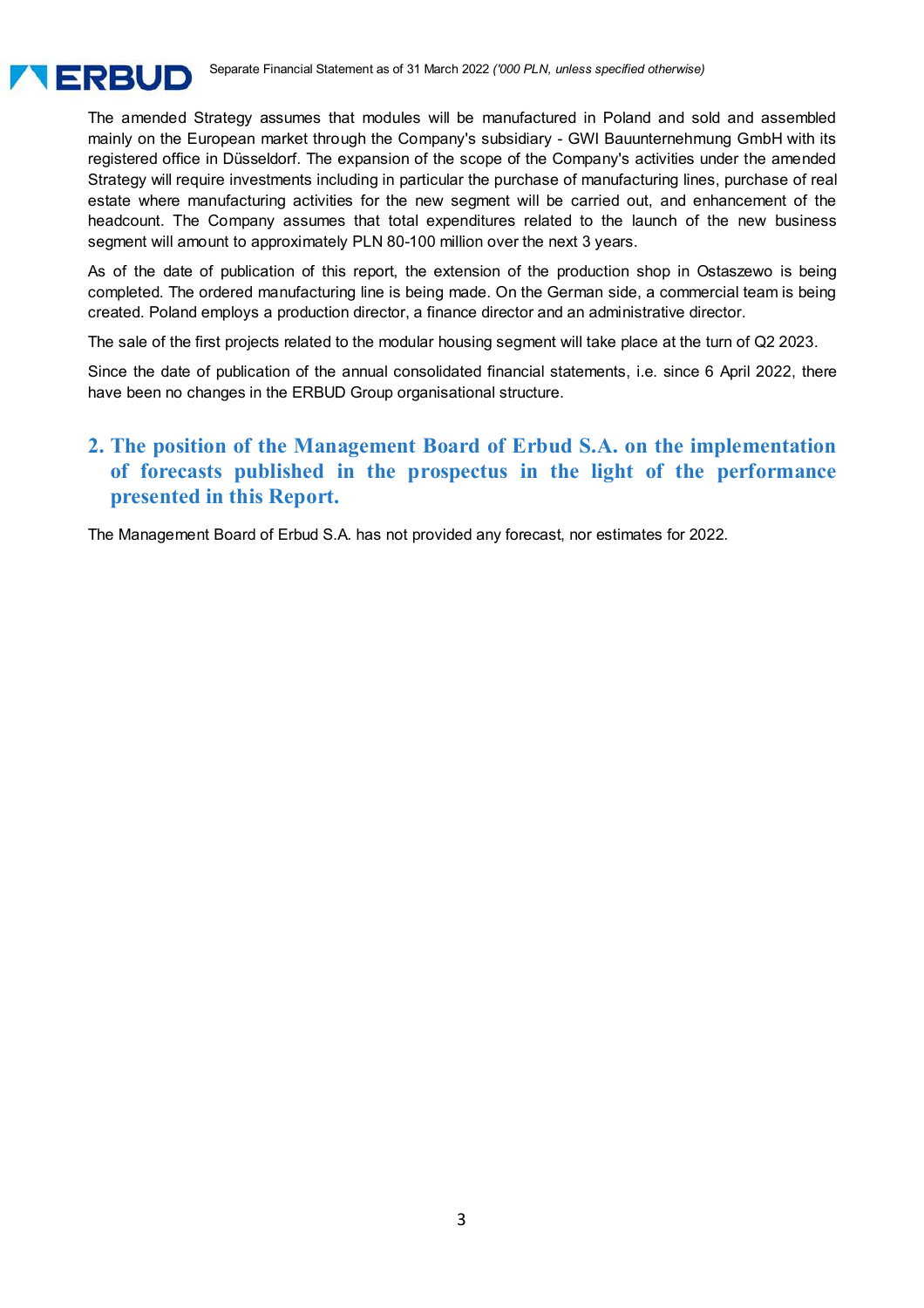# **3. Shareholders of Parent Company**

According to the information held by ERBUD S.A., from 6 April 2022, i.e. from the publication date of the 2021 Consolidated Financial Statements of the ERBUD GROUP and the 2021 Separate Financial Statements of ERBUD S.A. to the publication date of this Report, no changes in the Issuer's shareholding structure took place.

As of the publication date of the Financial Statements, i.e. 10 March 2022 and as of 31 March 2022 the list of shareholders holding directly or indirectly through subsidiaries at least 5% of the total number of votes at the General Meeting of Shareholders of ERBUD S.A. was as follows:

|                                                                                                                | As of 10 May 2022                                                     |                           | <b>As of 31 March 2022</b>                  |                                                   | As of 6 April 2022                                                             |                                                      |
|----------------------------------------------------------------------------------------------------------------|-----------------------------------------------------------------------|---------------------------|---------------------------------------------|---------------------------------------------------|--------------------------------------------------------------------------------|------------------------------------------------------|
| Name of shareholder                                                                                            | Number of shares and in the total<br>and votes at AGM number of votes | Share in equity<br>at AGM | <b>Number of shares</b><br>and votes at AGM | Share in equity<br>and in the total<br><b>AGM</b> | <b>Number of shares</b><br>number of votes at and votes at AGM number of votes | <b>Share in equity</b><br>and in the total<br>at AGM |
| Wolff & Müller<br>Baubeteiligungen GmbH &<br>Co. KG including Wolff &<br>Müller Holding GmbH & Co.<br>KG       | 3,910,779                                                             | 31.54%                    | 3,910,779                                   | 31.54%                                            | 3,910,779                                                                      | 31.54%                                               |
| <b>DGI Closed-End Investment</b><br>Fund of Non-public Assets<br>controlled by Dariusz<br>Grzeszczak           | 1,491,731                                                             | 12.03%                    | 1,861,731                                   | 15.01%                                            | 1,861,731                                                                      | 15.01%                                               |
| <b>ING OFE</b>                                                                                                 | 1,200,000                                                             | 9.68%                     | 1,200,000                                   | 9.68%                                             | 1,200,000                                                                      | 9.68%                                                |
| <b>Aviva OFE Aviva BZ WBK</b>                                                                                  | 1,183,146                                                             | 9.54%                     | 1,183,146                                   | 9.54%                                             | 1,183,146                                                                      | 9.54%                                                |
| Dariusz Grzeszczak                                                                                             | 1,098,787                                                             | 8.86%                     | 728,787                                     | 5.88%                                             | 728,787                                                                        | 5.88%                                                |
| PKO OFE                                                                                                        | 715,279                                                               | 5.77%                     | 715,279                                     | 5.77%                                             | 715,279                                                                        | 5.77%                                                |
| <b>ERBUD S.A. - own shares</b><br>without voting rights at<br><b>General Meeting of</b><br><b>Shareholders</b> | 302,857                                                               | 2.44%                     | 302,857                                     | 2.44%                                             | 302,857                                                                        | 2.44%                                                |
| Other shareholders                                                                                             | 2,496,780                                                             | 20.14%                    | 2,496,780                                   | 20.14%                                            | 2,496,780                                                                      | 20.14%                                               |
| Total:                                                                                                         | 12,399,359                                                            | 100.00%                   | 12,399,359                                  | 12,399,359                                        | 12,399,359                                                                     | 100.00%                                              |

- On 12 January 2022 the Company received a notice on the sale of shares by the shareholder ERBUD S.A. (Issuer) pursuant to Article 19(3) of the MAR Regulation from DGI Closed Investment Fund of Non-Public Assets, a person closely related to a person discharging managerial responsibilities: Mr Dariusz Grzeszczak – the President of the Company's Management Board.
- On 8 April 2022 the Company received a notice on the sale of 370,000 shares by the shareholder ERBUD S.A. (Issuer) pursuant to Article 19(3) of the MAR Regulation from DGI Closed Investment Fund of Non-Public Assets, a person closely related to a person discharging managerial responsibilities: Mr Dariusz Grzeszczak, the President of the Company's Management Board.
- On 8 April 2022 the Company received a notice on the sale of 370,00 shares by the shareholder ERBUD S.A. (the Issuer) pursuant to Article 19, par. 3 of the MAR Regulation from Dariusz Grzeszczak, performing managerial duties (President of the Issuer's Management Board)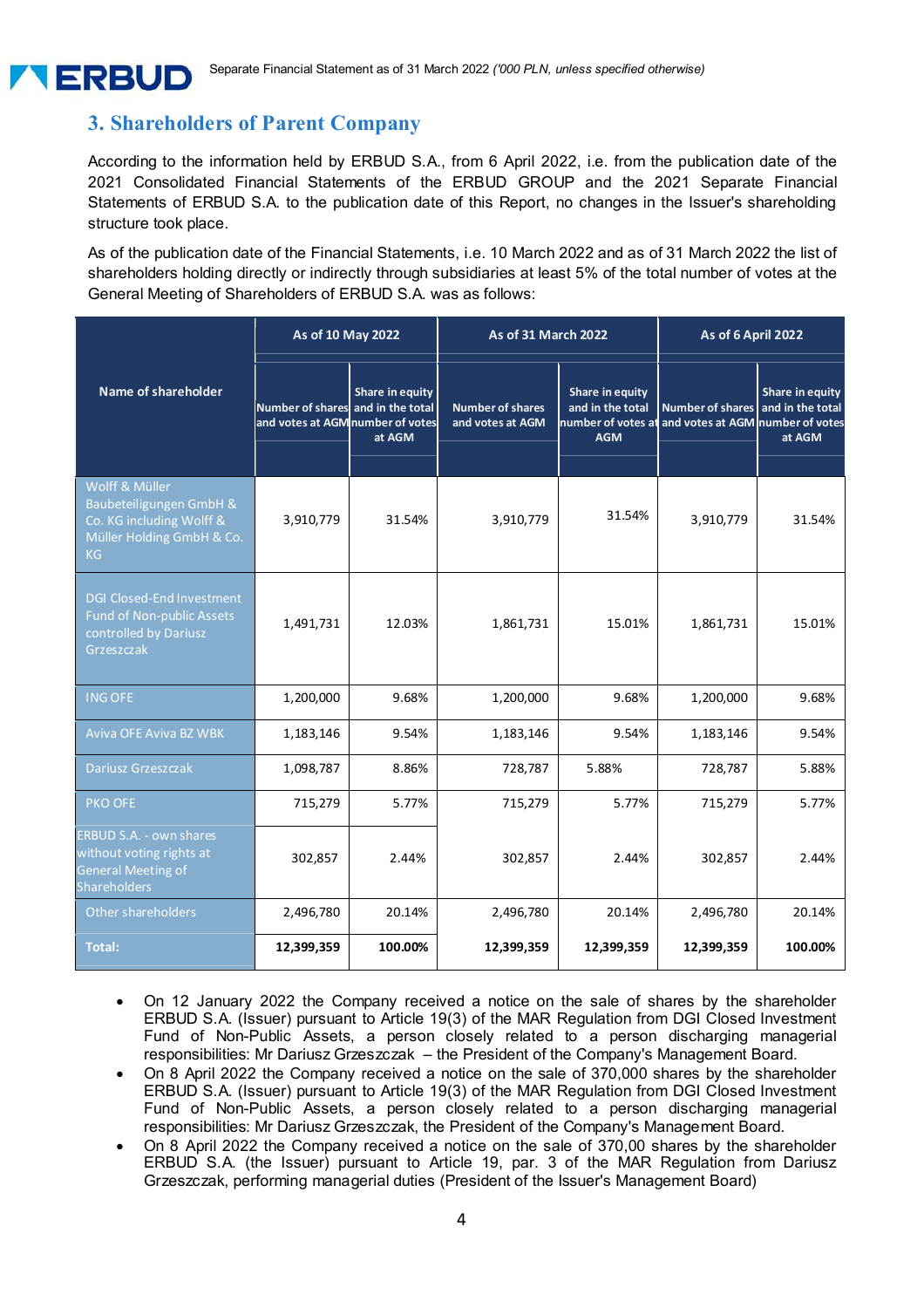# **3.1. Information about dividend**

In order to provide shareholders with the opportunity to carry out a long-term investment program based on clear and stable criteria for the distribution of earnings generated, on 26 January 2016, the Management Board passed a resolution on the adoption of the ERBUD S.A dividend policy. Pursuant to the adopted resolution, the Management Board will recommend to the General Meeting of Shareholders, after the evaluation of the motion by the Supervisory Board, concerning dividend payment accounting from 30 to 50 per cent of net consolidated financial income generated in the previous financial year, taking into account the current and future financial standing of the company and the Capital Group. In the recommendation, the Management Board shall, in particular, take into account investment needs arising from the implementation of the ERBUD Group's strategy, the Company's liquidity needs, current and deferred liabilities. In case the above factors have been exceptionally well rated and the Supervisory Board has given a positive opinion, the Management Board may recommend the distribution of a higher dividend.

On **11 March 2019,** the Management Board of ERBUD S.A. adopted a new dividend policy resolution. Thus, the previous resolution dated 26 January 2016 is no longer effective.

The principles of the new dividend policy read as follows:

#### Preamble

**A ERBUD** 

Dividend policy is an element of strategic management of each company development while maintaining the balance between the amount of dividend paid and opportunities of effective investment of generated funds.

The objective of this policy is to enable the shareholders of Erbud S.A. ("Company") make an assessment as to the implementation of a long-term investment program based on clear and stable criteria for the distribution of generated profit.

#### Dividend payment policy

#### *1. Adoption of dividend payment policy by Erbud S.A.*

*1.1. The Management Board will intend to recommend to the General Meeting of Shareholders, after the evaluation of the motion by the Supervisory Board, dividend payment accounting for from 30 to 70 per cent of net consolidated net profit generated in the previous financial year, taking into account the current and future financial standing of the Company and the Capital Group ("Erbud Capital Group").* 

1.2. In its recommendation for the General Meeting of Shareholders, the Management Board will each time *take into account the following key factors:* 

- *investment requirements related to the implementation of the ERBUD Group strategy,*
- *the acquisition policy pursued by the Company and available financing in relation to that policy,*
- *liquidity needs of the Erbud Capital Group depending on current and expected market and regulatory environment,*
- *the amount of liabilities due to current operations and debt servicing,*
- *liabilities under concluded agreements on financing the operations of the Company and the Erbud Capital Group, including in particular loan agreements,*
- *proceeds from dividends received by the Company from its subsidiaries,*
- *optimization of the financing structure of the Erbud Capital Group's operations.*

*1.3. If the above factors have been assessed exceptionally and the Management Board's proposal regarding profit distribution has been viewed positively by the Supervisory Board, the Management Board may recommend a payment of dividend higher than that referred to in item 1.1.*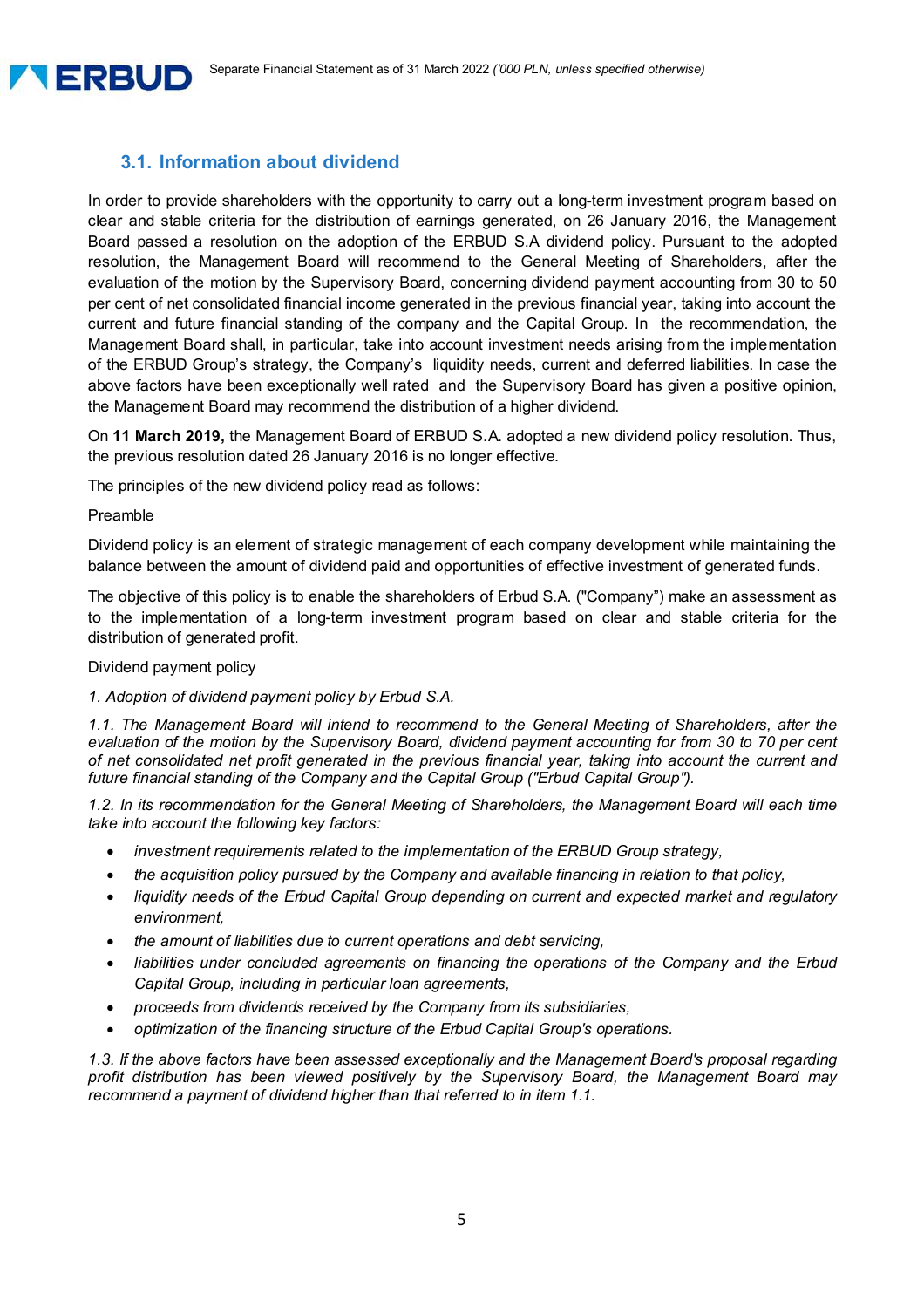

*1.4. In subsidiaries in which the Company holds more than 70% of the shares aims to pay dividends in the amount of 100% of the net profit, if this is possible due to the legal regulations in force in a given territory and justified from the perspective of, among others:* 

- *tax regulations prevailing in a certain territory,*
- *financial standing of subsidiaries, and*
- *prospects for their future activities.*

*1.5. The decision on profit distribution, including payment and amount of dividend, pursuant to the Article 395 of the Code of Commercial Companies, is taken by the Ordinary General Meeting of Shareholders in each financial year.* 

*2. Persons entitled to dividend payment and determination of dividend record day and payment date* 

*2.1. The Company's shareholders are entitled to a share in the profit shown in the annual audited Separate Financial Statements, appropriated by virtue of a resolution of the General Meeting of Shareholders for payment to the Company's shareholders (dividend right).* 

*2.2. The body authorized to decide on the distribution of the Company's profit and payment of dividends is the Ordinary General Meeting of Shareholders. The Ordinary General Meeting of Shareholders, which should be held within six months after the end of each financial year, shall pass a resolution on whether and what part of the Company's profit shown in the audited financial statements should be allocated to the dividend payment.* 

*2.3. The Company's General Meeting of Shareholders shall determine the dividend record date and the dividend payment date.* 

*2.4. The dividend day may be set at a date falling not earlier than five days and not later than three months from the date of profit distribution resolution.* 

*2.5. The date of dividend payment by ERBUD SA is set for 31 August.* 

*2.6. When taking a decision on the dividend record date and the dividend payment date, the Best Practices of WSE Listed Companies 2016 should be taken into account, i.e. these days should be set so that the period falling between them is no longer than 15 business days. Establishing a longer period between these deadlines requires justification.* 

*2.7. A resolution of the General Meeting of Shareholders to pay a conditional dividend may contain only conditions that could be fulfilled before the dividend record date.* 

*3. Determination of the method of announcing information on the dividend adoption and its terms of payment* 

*3.1. Information on the General Meeting of Shareholder's intention to adopt a resolution on the dividend payment and the proposed wording of such resolution shall be conveyed by virtues of a current report via the Electronic System for Information Transmission (ESPI) and via the Company's website, at least 26 days prior to the date of the General Meeting of Shareholders, whose agenda includes adoption of such resolution.*

*3.2. In an analogous form, the Company shall provide information about dividend amount, the value of the dividend per share, the number of shares covered by the dividend, the dividend record date and the dividend payment date, immediately after the event.* 

#### *4. An option of making payments of an advance on dividend*

*The Management Board may pay shareholders an advance on the expected dividend at the end of the accounting year, if the Company has sufficient funds to pay out and this option is provided for in the Articles of Association. The Erbud SA's Management Board is authorized, pursuant to § 18, par. 4 of the of the Company's Statute and subject to Supervisory Board's consent, to pay a dividend advance. The company may pay an advance if its approved financial statements for the previous accounting year show profit. The advance may account maximum for half of the profit generated since the end of the previous accounting year, shown in the financial statements, audited by the statutory auditor, increased by reserve funds established out of profit, which the Management Board may use to pay advances, less uncovered losses and own shares.* 

*5. Existing dividend preference*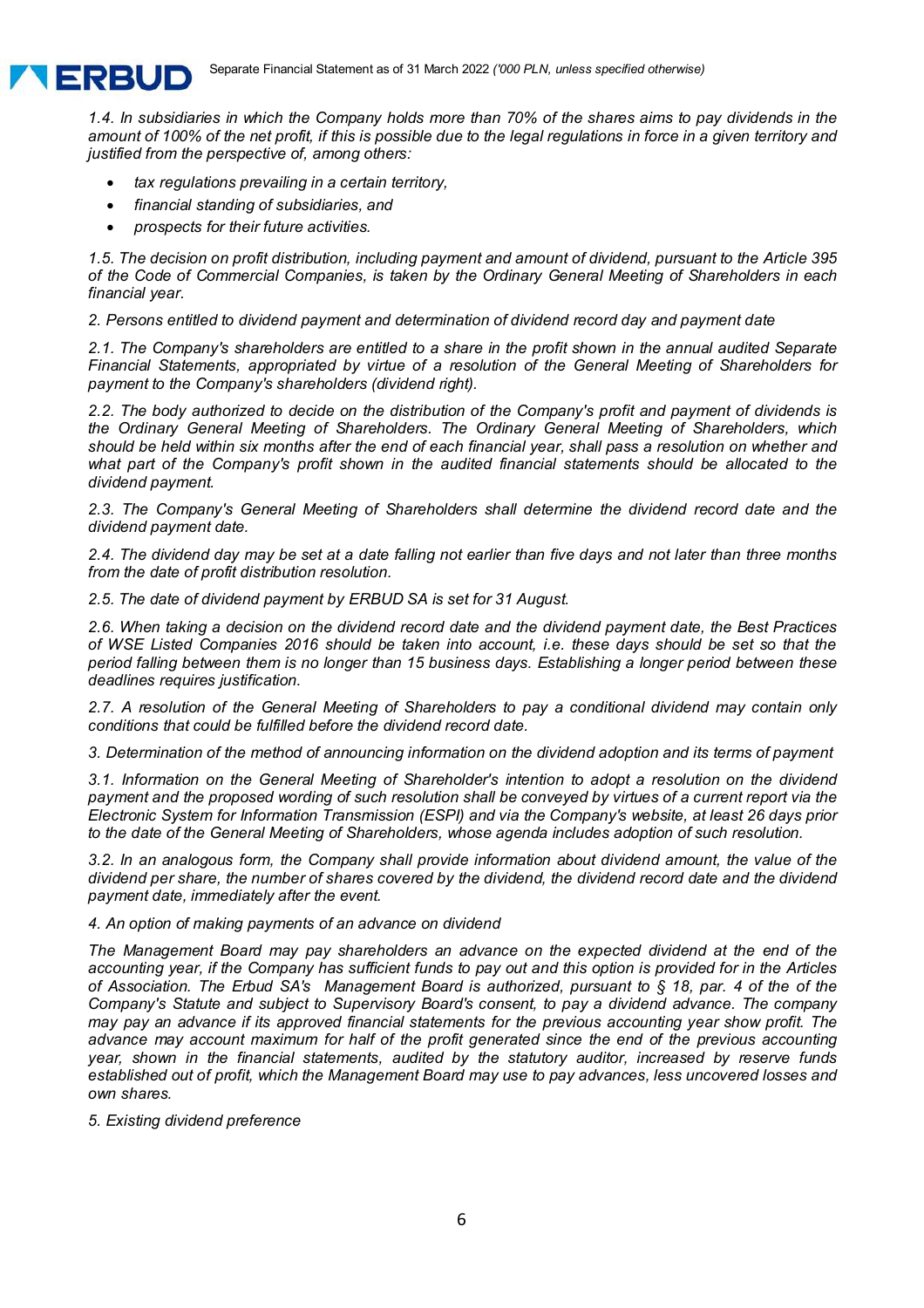

#### The Company does not have any preferred stock with respect to dividends.

|                                                                             | 2013       | 2014   | 2015                  | 2016       | 2017      |
|-----------------------------------------------------------------------------|------------|--------|-----------------------|------------|-----------|
| Net profit of ERBUD S.A. ('000 PLN)                                         | 8,416      | 12.245 | 11,397                | 11,103     | 12.539    |
| Dividend paid from profit generated in a given<br>year $(1000 \text{ PLN})$ | 8.900      | 6.381  | 15,374                | $14,980**$ | 14.093    |
| Dividend per share in PLN                                                   | 0.70       | 0.50   | 1.20                  | 1.17       | 1.12      |
| Dividend record date                                                        | 21.07.2014 |        | 15.07.2015 17.05.2016 | 9.01.2017  | 5.06.2018 |
| Dividend rate* $(in %)$                                                     | 2.8        |        | 4.2                   | 3.9        |           |

*\* Dividend rate calculated as the quotient of dividend per share and share price two days prior to the dividend record date.* 

*\*\* Extraordinary dividend from supplementary capital created from retained earnings* 

On 16 April 2020 the Management Board of ERBUD S.A. because of the outbreak of COVID 19 coronavirus pandemic decided to suspend the dividend policy. As of the date of this report, the suspension of dividend policy has not been relieved.

The Management Board, taking into account the generated profits and current investment needs as well as cash at hand, has, since the date of suspension of the dividend policy, implemented a buy-back of own shares, which is treated as an alternative manner of profit sharing with shareholders.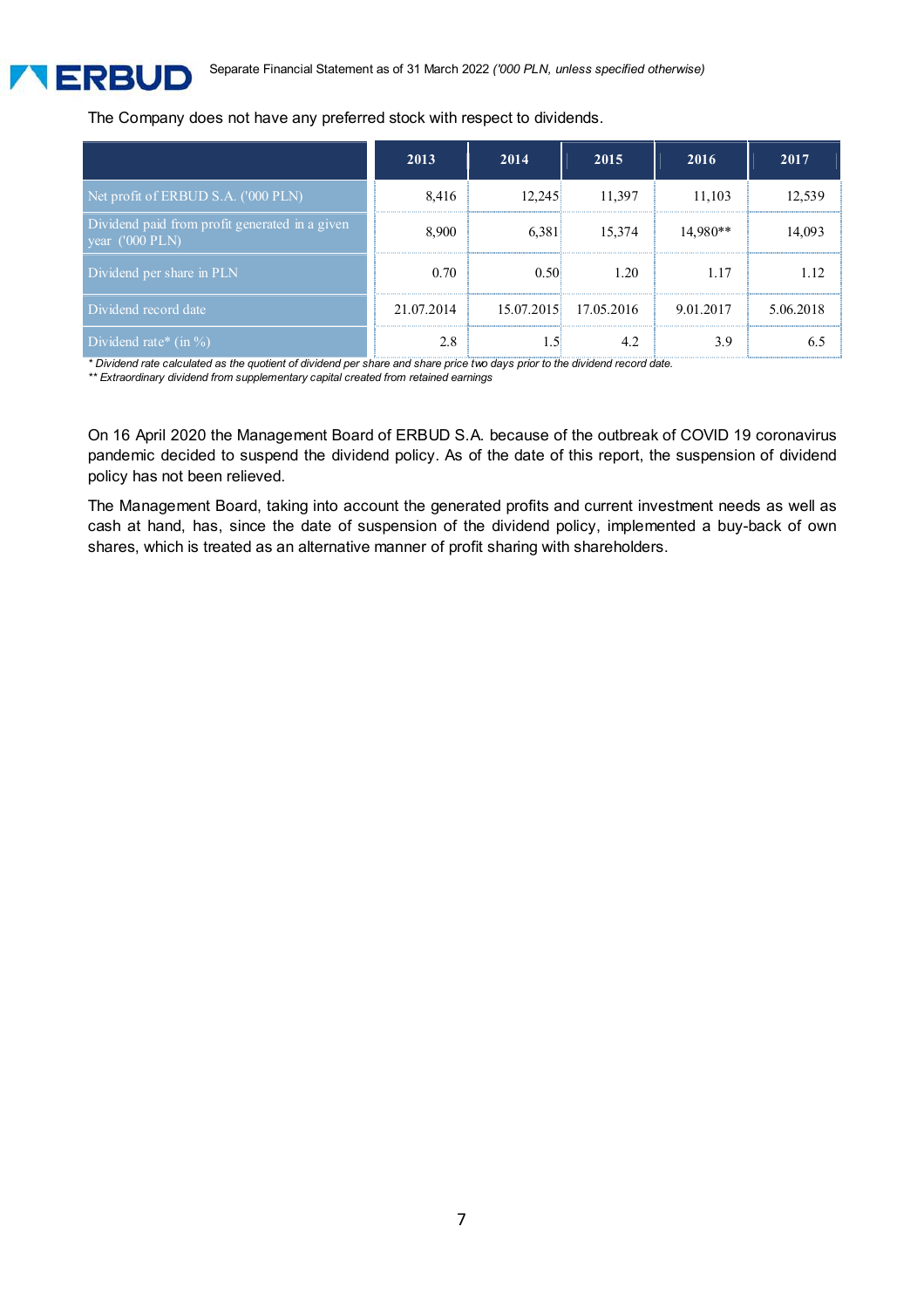# **4. Statement on Erbud S.A. shares or rights thereto (options) held by the persons managing and supervising Erbud S.A. as of the date of submission of the Report with a specification of ownership changes since the submission of the Report with the specification of the ownership status in Q1 2022.**

As of 10 May 2022, management and supervisory officers held the following number of shares.

**A ERBUD** 

According to the information held by ERBUD S.A., from 6 April 2022, i.e. from the publication date of the 2021 Consolidated Financial statements of the ERBUD GROUP and the 2021 Separate Financial Statements of ERBUD S.A. to the publication date of this Report, no changes in the share ownership status of the management and supervisory officers took place.

|                                                                                                   |                                                     |                                                          | As of 10 May 2022                                                   | As of 6 April 2022                                       |                                                                     |
|---------------------------------------------------------------------------------------------------|-----------------------------------------------------|----------------------------------------------------------|---------------------------------------------------------------------|----------------------------------------------------------|---------------------------------------------------------------------|
|                                                                                                   | <b>Type of relation</b>                             | <b>Number of</b><br>shares<br>and votes at<br><b>AGM</b> | Share in<br>equity and in<br>the total<br>number of<br>votes at AGM | <b>Number of</b><br>shares<br>and votes at<br><b>AGM</b> | Share in<br>equity and in<br>the total<br>number of<br>votes at AGM |
| <b>DGI Closed-End Investment</b><br>Fund of Non-public Assets<br>controlled by Dariusz Grzeszczak | President of the<br>Management<br><b>Board</b>      | 1,491,731                                                | 12.03%                                                              | 1,861,731                                                | 15.01%                                                              |
| Dariusz Grzeszczak                                                                                | President of the<br>Management<br><b>Board</b>      | 1,098,787                                                | 8.86%                                                               | 728,787                                                  | 5.88%                                                               |
| Jacek Leczkowski                                                                                  | Vice-President of<br>the Management<br><b>Board</b> | 5,112                                                    | 0.04%                                                               | 5,112                                                    | 0.04%                                                               |
| Agnieszka Głowacka                                                                                | Vice-President of<br>the Management<br>Board        | 3,938                                                    | 0.03%                                                               | 3,938                                                    | 0.03%                                                               |
| <b>Albert Dürr</b>                                                                                | A Supervisory<br><b>Board Member</b>                | 13,840                                                   | 0.11%                                                               | 13,840                                                   | 0.11%                                                               |

*\* Mr Albert Dürr holds 85% shareholding in Wolff & Müller Holding GmbH & Co. KG, which holds 100% of the shares in Wolff & Müller Baubeteiligungen GmbH & Co. KG.* 

Mr Dariusz Grzeszczak holds 0.6% shareholding in ONDE S.A. (a former PBDI S.A.). (the Issuer's subsidiary).

Mr Jacek Leczkowski holds 10% shareholding in ONDE S.A. (a former PBDI S.A.) (the Issuer's subsidiary).

Ms Agnieszka Głowacka holds 0.3% shareholding in ONDE S.A. (a former PBDI S.A.). (the Issuer's subsidiary).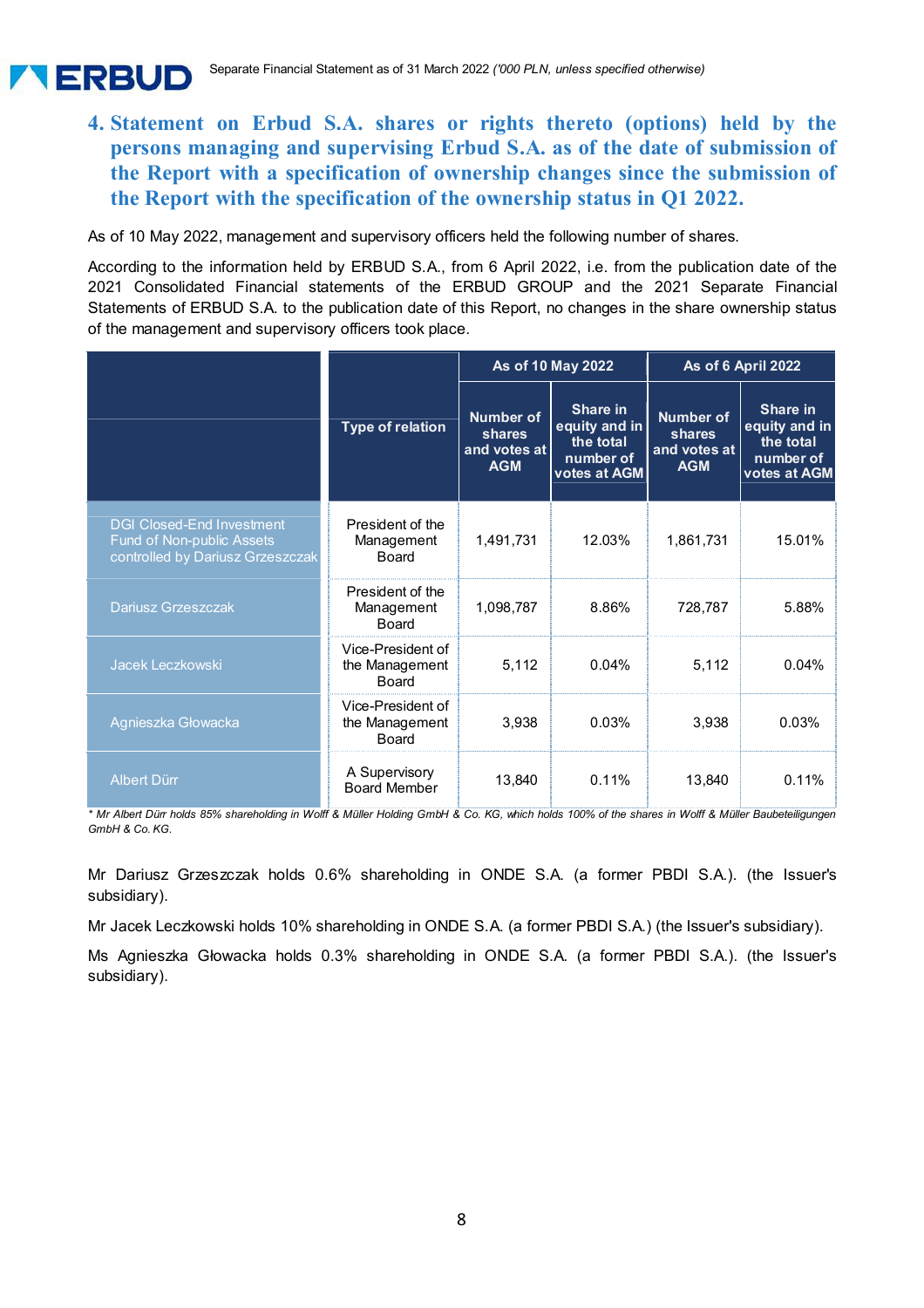# **5. Information about lawsuits pending before a court, an authority competent for arbitration proceedings or a public administration body, including information about:**

Both in cases where the Issuer is the plaintiff (cases related to receivables) and in cases where the Issuer is the defendant (cases related to payables) the position of the Issuer and its legal advisors prove that the proceedings will be solved in favour of the Issuer.

#### **5.1. Proceedings to which ERBUD S.A. is a party as of the ERBUD S.A. Report Date, concerning payables or receivables of the Issuer or its subsidiary (including the case subject, the amount in dispute, the date of the proceeding initiation and the Issuer's perspective)**

#### **Material proceedings to which the Issuer is the plaintiff:**

**1.** 

**A ERBUD** 

Defendant: Bank Millennium S.A. in Warsaw

Date of filing a lawsuit: 22 December 2010

Value of the dispute: PLN 71,065,496

In 2008 Bank Millennium S.A. advised ERBUD S.A. to conclude FX option transactions to hedge against FX risk under the contracts denominated in EUR executed by the Issuer. The Bank's proposal was driven by a need of the Issuer to obtain security adequate to its situation. According to the Company, the product was not optimally adjusted to the ERBUD S.A. needs. In Q4 2008, as a result of a drastic revaluation of Polish zloty (PLN) in the PLN/EUR pair, Bank Millennium S.A. informed the Issuer about a negative valuation of the exposure held at that time.

At the same time, a dispute arose over the content of FX option transactions, mainly with respect to the exclusion of option structures. During numerous discussions, the Issuer presented its position to the Bank, in which it demanded that the transaction be carried out with the undertaking of actions aimed at enforcing of existing claims. In order to limit the amount of potential loss, the disputed transactions were restructured and the Bank was informed about legal actions taken in the future to remedy the loss resulting from FX option transactions. The restructuring details were presented by the Issuer in RP 43/2008 on 21 November 2008 and in the 2008 Financial Statements. The Issuer never agreed with the position of Bank Millennium S.A. and therefore called upon the Bank twice demanding the Bank to pay the amount of PLN 71,065,496, which consists of the amounts collected by the Bank from the Issuer's bank account, foregone profits and costs of legal and financial advisors. In connection with the above, the Issuer decided to bring an action for payment of compensation for the loss.

16 September 2016 the Management Board of ERBUD S.A. was informed by its legal counsels about the decision taken by the District Court in Warsaw. Pursuant to the decision, the Court dismissed the Issuer's claim in its entirety.

On 4 November 2016, the Issuer filed an appeal against the decision. The decision was appealed against in its entirety, and the appeal allegations focus in particular on incorrect findings and conclusions of the Court of First Instance regarding the incorrect determination by the Court of First Instance of the content of the disputed transactions, as well as incorrect interpretation of documents, including documents confirming transactions. In addition, a reference was made to numerous rulings of the District Court and the Court of Appeal in Warsaw, issued in similar cases when the Courts issued rulings favourable to the customers of Bank Millennium under circumstances similar to those of the Issuer.

The above ruling does not have any influence on the financial position of the Issuer because the entire loss related to options was settled in the year of its occurrence, i.e. in 2008.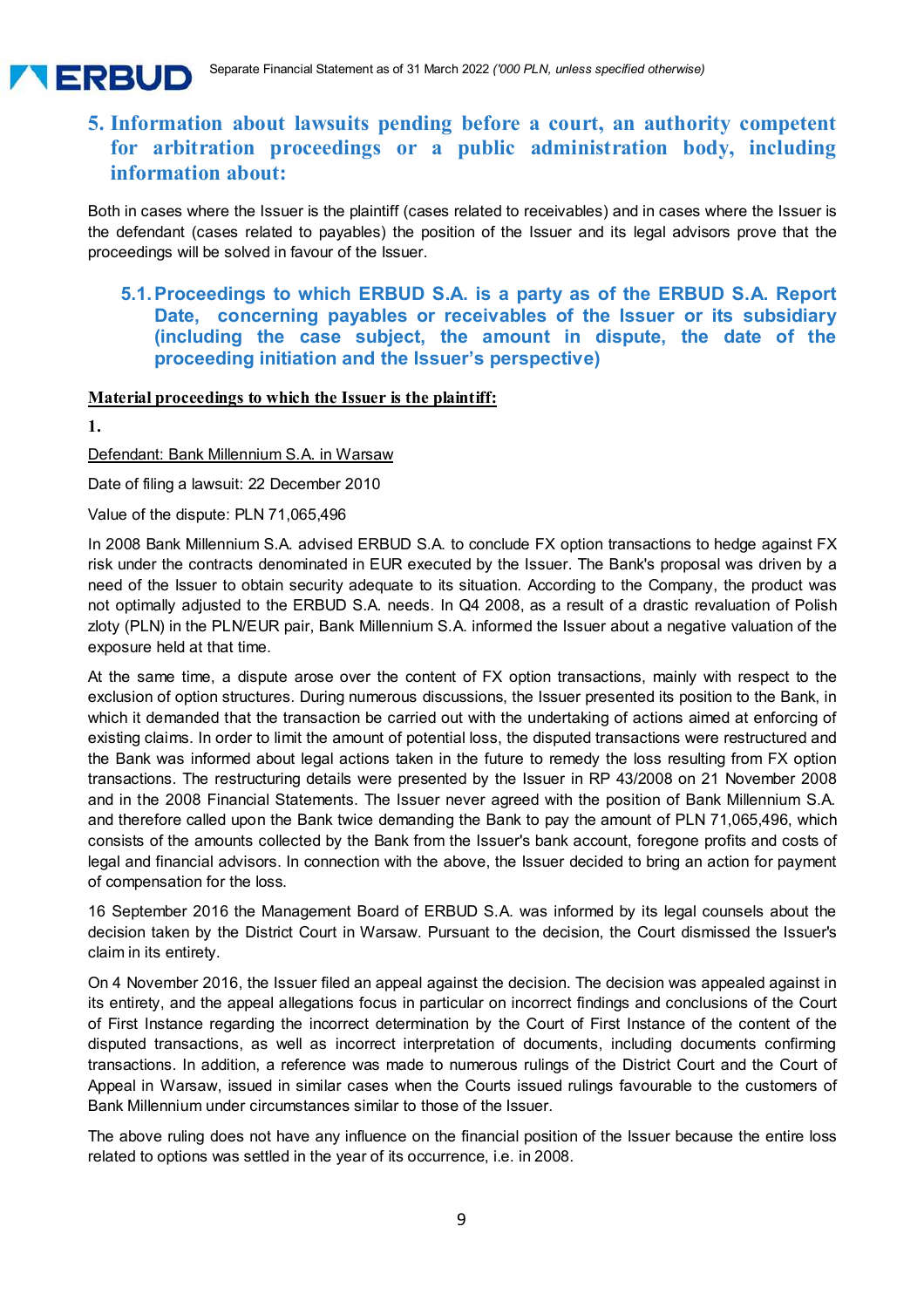

On 29 May 2018 the Court of Appeal in Warsaw announced the ruling in the case filed by ERBUD S.A. against Bank Millennium S.A., in which it upheld the appeal of the Company.

The Court of Appeal in Warsaw, in its decision of 29 May 2018, overruled the appealed decision of the District Court in Warsaw of 16 September 2016 and referred the case back to that court for re-examination together with the decision about the costs of the appeal proceedings.

On 13 July 2018 the Company was informed about a complaint filed by Bank Millennium S.A. with the Supreme Court against the ruling of the Court of Appeal in Warsaw of 29 May 2018 concerning the action brought by ERBUD S.A. against Bank Millennium S.A.

In its complaint Bank Millennium questions the advisability of repealing the ruling and referring the case back to the District Court in Warsaw for re-examination, indicating that the Court of Appeal should decide the case itself. On behalf of the Company its Legal Advisors submitted a response to the complaint.

On 28 September 2018 the Supreme Court issued a decision about the case brought by the Issuer against Bank Millennium S.A., in which it accepted the complaint of Bank Millennium S.A. By virtue of its decision of 28 September 2018 the Supreme Court, overruled the appealed decision of the Court of Appeal in Warsaw of 29 May 2018 and referred the case to the Supreme Court for further consideration together with the decision on the costs of the appeal proceedings.

On 3 June 2020 Court of Appeal in Warsaw decided:

To admit ex officio evidence from a court expert's opinion in the field of finance, economics and banking to the circumstances:

- clarification of the substance and mechanism of the contracts concluded by the parties on 9 and 11 July 2008 and 14 August 2008 as regards the contract between the parties;
- whether the above-mentioned contracts were adjusted to the claimant's market position;
- what function they performed, and in particular whether they performed a function securing the claimant's interests;
- whether the type of the switch (bilateral or unilateral) was important for the performance of the function securing the claimant's interests;
- assessment of risk of both parties to the above mentioned contracts, determination whether there was an identical probability of profit and loss on both sides and determination of possible disproportion of positions of both parties to this end;
- whether by concluding the above-mentioned contracts the claimant was exposed to the exchange rate risk, whether the defendant was exposed to the exchange rate risk and whether the degree of such risk was determined, in particular whether the risk was unlimited for any of the parties;
- whether the conclusion of the aforementioned contracts was of speculative nature;
- determine whether the information provided to the claimant prior to the conclusion of the aforementioned contracts was complete, reliable and comprehensible, whether the content of the information provided represented a sufficient basis for risk analysis and making a fully judged decision regarding the conclusion of the aforementioned contracts.

Have the court expert draw up a written opinion in three copies within two months.

Further decisions shall be taken after the expert's opinion has been drawn up.

On 24 November 2021, the Court of Appeals in Warsaw accepted the Company's appeal in part, awarding the Bank the amount of PLN 51.383.600 with statutory interest for the period from 8 December 2010 to 31 December 2015 and statutory interest on late payments from 1 January 2016 to the date of payment. The Company bears 29% of the litigation costs, whereas the Bank bears 71%. The decision is final and binding.

On 2 December 2021 Bank Millennium S.A. filed a request to withhold the payment to ERBUD S.A. of 102 733 906.25 PLN. Withholding will occur until the deadline for filing a cassation appeal has passed and, if filed, until the cassation appeal has been completed.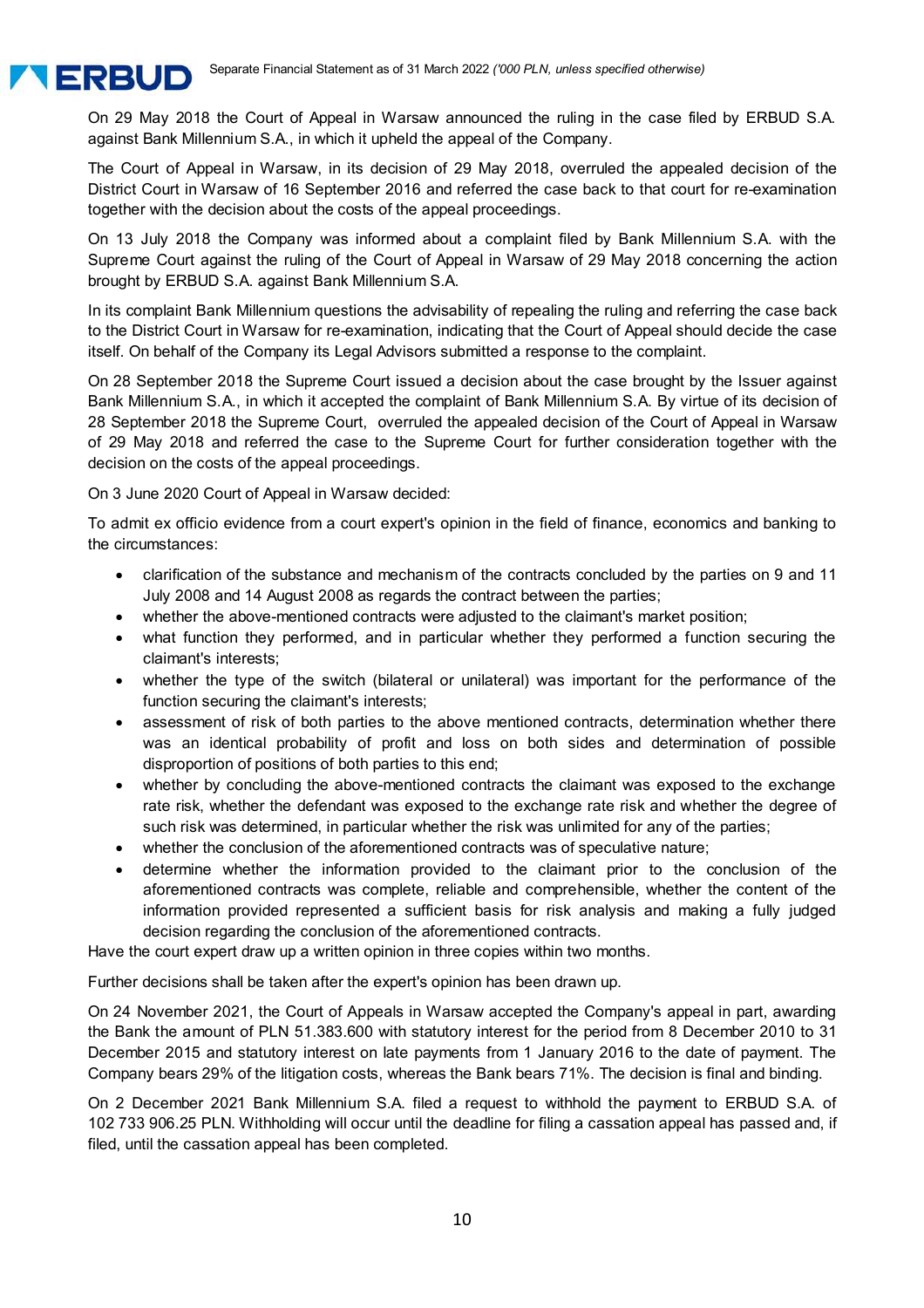

The Court of Appeals in Warsaw,  $7<sup>th</sup>$  Commercial and Intellectual Property Department, supported the Bank Millennium's motion and suspended payment of the adjudged amount, as requested by the Bank Millennium. The court's decision is not appealable.

However, this does not withhold the accrual of interest on the principal, i.e. on the amount PLN 51 383,600.

The Court of Appeals published the rationale for the ruling.

#### **2.**

Defendant: DSH – Dopravni Stavby, a.s., Brno, the Czech Republic

Date of filing a lawsuit: 14 February 2013

Value of the dispute: PLN 26,923,644.16

Current dispute status: On 27 May 2014 ERBUD S.A. extended the claim by the amount of PLN 22,925,604.52 claiming additionally the reimbursement of costs of substitute performance. In a letter dated 27 April 2014 and delivered on 1 July 2014, the defendant filed a counterclaim for the amount of PLN 5,651,633. On 6 November 2015, a hearing was held. The parties have agreed to request the cancellation of the hearing in order to continue the settlement proceedings. The settlement talks were fruitless. All witnesses requested by the Parties were cross-examined. Upon the unanimous request of the Parties, the Court set a 30-day time limit for the expert to specify the proof of evidence and to submit detailed questions to the opinion. On 17 August, CEMEX notified about its accession on ERBUD S.A. side as a secondary intervener. At the main hearing held on 12 December 2018, the Court dismissed both oppositions. The court made a decision to have an expert draw up an opinion.

The court delivered an expert opinion, which is favourable for ERBUD S.A. In the opinion the expert pointed out that the costs of substitute execution incurred by ERBUD S.A. are reasonable. According to the expert, DSH misperformed the contract and the repair method used by DSH was incorrect. On 07.10.2021 the court announced a verdict in which: adjudged from DSH - Dopravni stavby a.s. with its registered office in Brno (Czech Republic) to ERBUD S.A. the amount of PLN 26,923,644.16 (twenty-six million nine hundred twentythree thousand six hundred forty-four zlotys and 16/100) along with interest and legal fees.

The defendant filed an appeal against the judgment, which has not yet been delivered to ERBUD S.A. No appeal hearing date.

**3.** 

Defendant: Platinum Resort Sp. z o.o. Date of filing a lawsuit: 3 December 2018 Value of the dispute: PLN 16.301.236,97 **Counterclaim** 

Defendant: ERBUD S.A.

Value of the dispute: 13,516,629.86

Date of filing a lawsuit: 27 April 2019

ERBUD filed a request with the District Court in Szczecin to secure a cash claim in the amount of PLN 5,455,851.09 in relation to the contractual penalty for withdrawal from the Construction Works Contract of 26 January 2017 for the execution of the project titled "Construction of a four-star hotel complex consisting of: Three hotel buildings with land development in Żeromskiego Street in the City of Świnoujście" by encumbering the properties belonging to Platinum Resort Sp. z o.o. with a joint compulsory mortgage. By virtue of its Decision of 19 November 2018

the Court granted security by entering the compulsory mortgage into the land and mortgage registers of the aforementioned real estate, as well as by the attachment of bank accounts of Platinum Resort Sp. z o.o.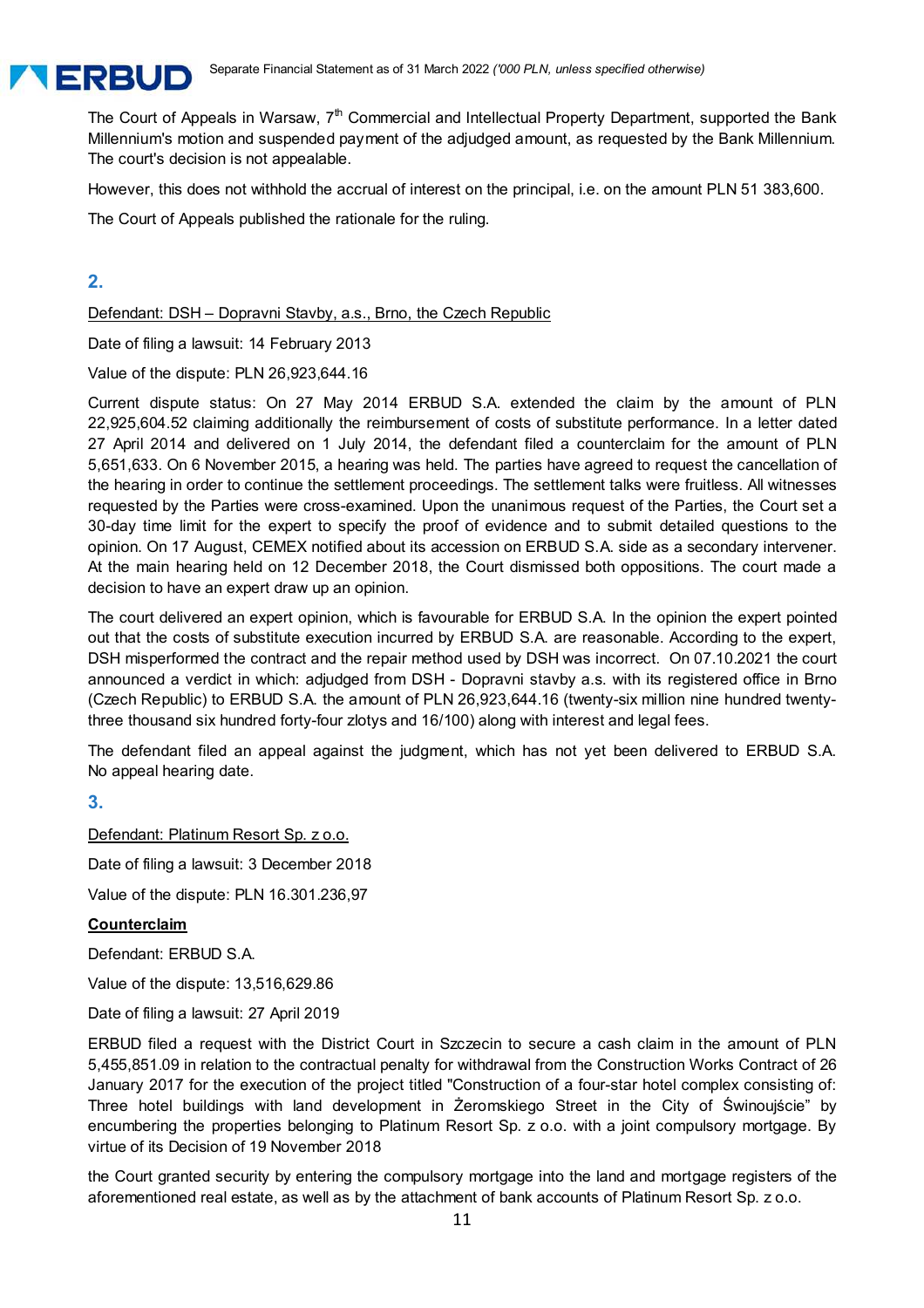

On 3 December 2018 the Issuer filed a lawsuit for payment of PLN 16,301,236.97 together with interest in the writ of payment proceedings for remuneration and other claims related to the execution of the aforementioned investment together with an additional request for securing claims.

Platinum Resort Sp. z o.o. filed a complaint against the decision on security. The Issuer's attorneys replied to the complaint. To date, the Szczecin Court of Appeal has not heard the complaint.

The Szczecin District Court found that there were no grounds for issuing a payment order and referred the case to be examined in ordinary proceedings. The claim was forwarded for servicing to the defendant. By virtue of decision of 22 February 2019 the District Court secured the claim of ERBUD S.A. for another amount of PLN 3.5 million by establishing a compulsory mortgage on the property.

The Court of Appeal validly dismissed the Defendant's complaint regarding the provision of security.

On 27 April the Defendant filed a response to the statement of claim together with the counterclaim in which he requests that ERBUD be awarded PLN 13,516,629.86, consisting of PLN 5,455,851.09 as an alleged contractual penalty calculated by the Defendant and PLN 8,060,778.77 as reimbursement of the allegedly overpaid remuneration collected by ERBUD for the performance of the construction contract.

ERBUD'S attorneys submitted a replica of the response to the statement of claim together with the response to the counterclaim, upholding the existing position and requesting that the counterclaim be dismissed in its entirety.

The court heard the oral evidence provided by the witnesses. Expert evidence concerning this case will be heard by the court .

On 11 June we received information about a writ of summons to make a settlement attempt; there is no date of the session, no information as to what exactly the writ is supposed to concern, the files are transferred between courts, there was no option to inspect them.

The court heard the oral evidence provided by the witnesses. The court decided to admit expert evidence. The deadline for filing expert evidence was 31 March 2022.

Estimated date for completion of proceedings before the Court of First Instance: 2022. The opinion has not yet been filed.

#### **The value of other litigations where ERBUD S.A. is the Defendant totals PLN 22.839.156,20.**

#### **5.2. Material proceedings to which the Issuer is the defendant**

#### **1.**

Plaintiff: Mazowiecki Port Lotniczy Warszawa-Modlin Sp. z o.o. (Warsaw Modlin Airport) ("MPL")

Defendant: ERBUD S.A. in Warsaw

Date of servicing an action to ERBUD S.A.: 23 May 2014

Value of the dispute: PLN 34,381,374.64

On 12 May 2014, a statement of claim was delivered to ERBUD S.A. in which the Warsaw Modlin Airport (MPL) requested payment of PLN 34.381.374,64 for damages along with statutory interest and litigation costs. The damages claimed by the Warsaw Modlin Airport (MPL) consists of losses and benefits incurred by the claimant and lost as a result of allegedly improper performance by ERBUD of the Contract of 14 September 2010 for the construction of the Warsaw-Modlin Airport No. PLM/K/96/2010 and suspension of air traffic on a part of the airport runway.

On 11 October 2014 ERBUD S.A. submitted a reply to the statement of claim in which it requested that the Warsaw Modlin Airport's (MPL) claim be dismissed in its entirety and that the costs of the proceedings be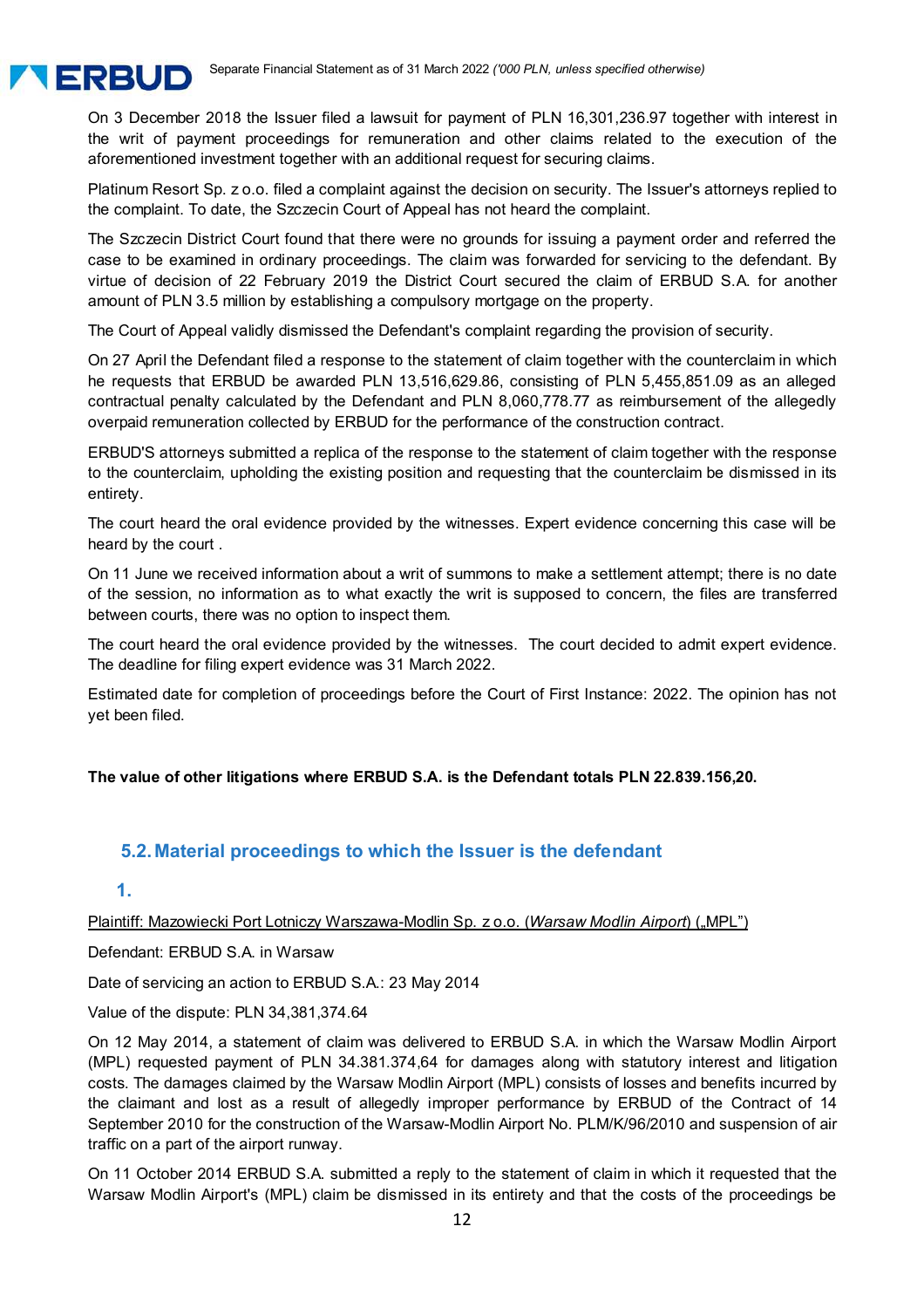

reimbursed. At the same time, irrespective of the claim lodged by the claimant, Erbud instituted a counterclaim against Warsaw Modlin Airport (MPL), requesting that the amount of PLN 19.892.366,30 with statutory interest be awarded to the Company. The counterclaim consists of costs incurred by Erbud to repair the airfield surface at the Warsaw-Modlin airport. On 2 March 2015, MPL's pleading was served on Erbud, in which MPL supported its claims and requested that Erbud's counterclaim be dismissed.

After an exchange of pleadings, the court proceeded to examine the witnesses. The first hearing date took place on 28 October 2015. During subsequent court sessions, a number of witnesses called by both parties were cross-examined.

The Court heard from all witnesses submitted by the Parties.

On 21 December 2018, the last hearing was held, during which the Court concluded the process of hearing the Parties' representatives and decided to admit evidence from:

- 1. an opinion from an institute in the field of construction for the purpose of:
	- a) determining the causes and effects of the occurrence of defects in the works performed by Erbud;
	- b) determining whether the concrete mix recipes were drawn up correctly;
- 2. an opinion of an institute specializing in the of civil airports' operations and assessment of the technical condition of airport surfaces for the purposes of
	- a) determining whether the condition of the surface of the Modlin Airport on 22 December 2012 justified shutting down air traffic and whether, given the condition of the airport surface at that time, it was possible to continue air traffic of class C planes on all or part of this surface while carrying out maintenance and repair works;
	- b) determine whether the runway and taxiway surface maintenance work was properly performed in the period from 6 June 2012 to 22 December 2012;
- 3. expert's opinion on meteorology for the meteorological conditions affecting the performance of c-code aircraft flights actually occurring at the Warsaw-Modlin airport in the period from 22 December 2012 to 29 September 2013 in two variants:
	- a) taking into account the ILS system at the Modlin airport at that time and
	- b) taking into account the ILS Category 1 navigation system, which would have been certified at the time the concrete thresholds were taken out of service.

On 20 August 2019, the Court issued an order to commission to the Institute of Roads and Airports the performance of a construction opinion (reasons for defects in the surface and assessment of alternative repair options). Subsequently, the Court commissioned to the Institute the drawing up an opinion also on meteorological aspects. Ultimately, the Court extended the deadline for the opinion filing until 20 May 2021, and the opinion was filed on that date.

On 29 November 2021. Erbud filed comments and objections to the opinion along with a request to exclude the expert. On February 7, 2022, the Court sent Erbud's findings and comments to the expert and called upon him to respond.

#### **2.**

Defendant: ERBUD S.A. in Warsaw

Date of servicing an action to ERBUD S.A.: 28 January 2022.

Value of the dispute: PLN 21.553.732

By virtue of a lawsuit dated 20 December 2021 the Wielkopolskie Province, with the headquarters of the Marshal's Office of the Wielkopolskie Province in Poznań, requests that the Court authorise Erbud S.A. to replace the entire systems at Erbud S.A.'s expense, which are as follows: 1) cold water, 2) hot water, 3) hydrant water, 4) process heat and 5) chilled water in the building being the registered office of the Office in Poznań, located at Al. Niepodległości 34 in Poznań under quality warranty.

A response to the lawsuit was filed.

According to Erbud S.A. there are no grounds to accept the claims of the Wielkopolskie Province in full.

Estimated date for dispute settlement before the Court of First Instance: 2025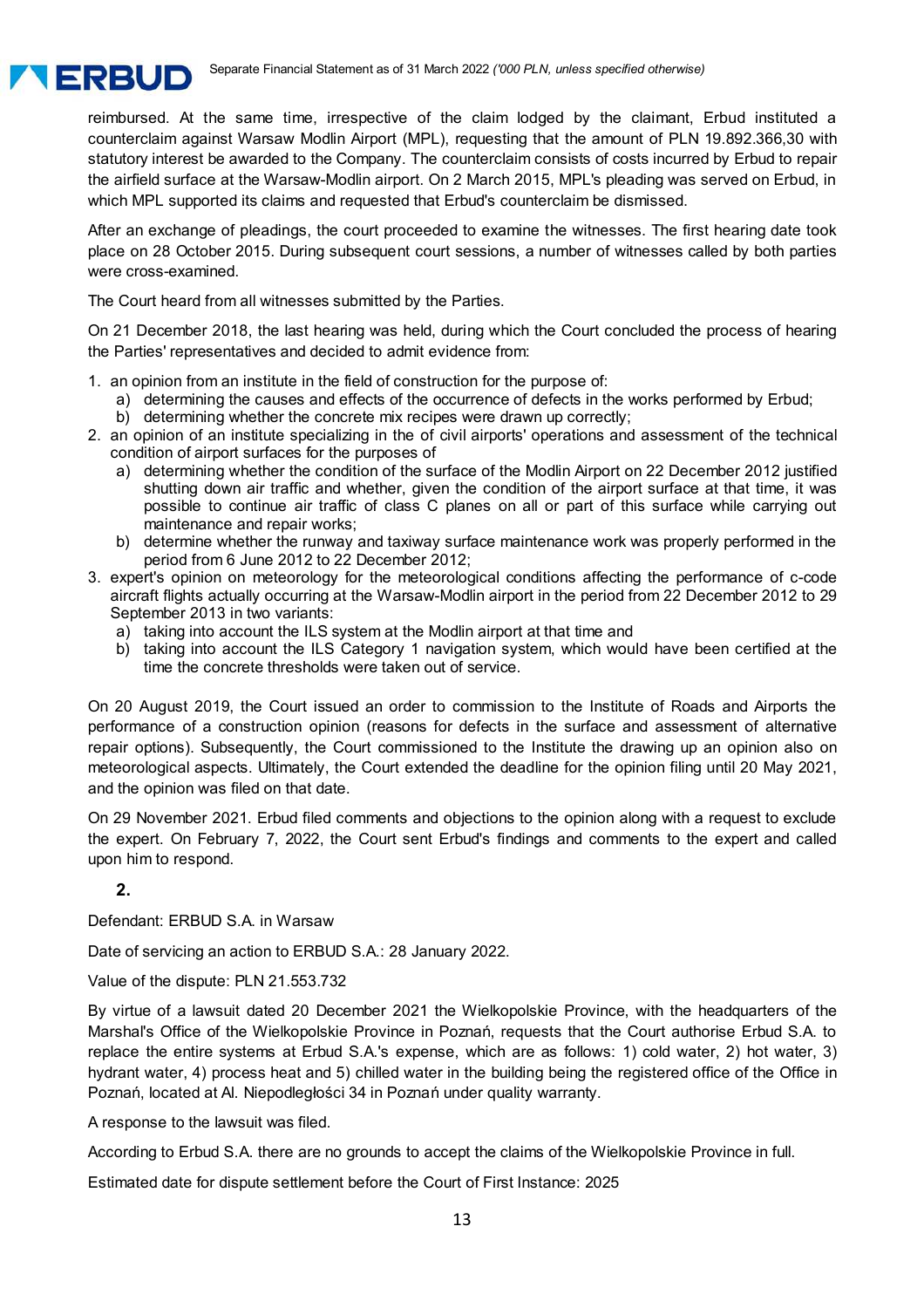#### **Total value of other proceedings where ERBUD S.A. is the defendant: PLN 13,316,191.87**

# **6. Information on the entering by the Issuer and its subsidiaries into one or more transactions with related parties, if they are individually or jointly significant, and if they are not arm's-length transactions**

In H1 2021 and until the date of publication, neither the Issuer nor its subsidiaries entered into any transactions other than those related to the normal activities of the aforementioned entities. All transactions are concluded following the arms' length principle.

**7. Information about granting, by the issuer or its subsidiary, sureties for loans, credits or guarantees in Q1 2021, if the total value of existing sureties or guarantees is significant.** 

Sureties and loans granted by the Issuer are as follows:

#### **7.1. Sureties**

Surety extended by ERBUD S.A. – as of the publication date of the Financial Statements

|  | Surety extended by ERBUD S.A. – as of the publication date of the Financial Statements |
|--|----------------------------------------------------------------------------------------|
|  |                                                                                        |

| <b>Guarantor</b>  | <b>Surety holder</b>             | <b>Value if</b><br><b>issue</b><br>('000 PLN) | <b>Subject</b>                                   | For whom                                                                                               | <b>Surety expiry</b><br>date | <b>Type of surety</b><br>and financial terms                                                                                                           |
|-------------------|----------------------------------|-----------------------------------------------|--------------------------------------------------|--------------------------------------------------------------------------------------------------------|------------------------------|--------------------------------------------------------------------------------------------------------------------------------------------------------|
| <b>ERBUD S.A.</b> | MOD 21 GmbH<br>(former) GWI GmbH | 9,305                                         | Overdraft facility                               | Commerz-<br><b>Bank</b>                                                                                | 31.05.2022                   | Guarantee extended by<br>mBank S.A. on behalf of<br><b>ERBUD S.A. The</b><br>Guarantor charges the<br>Company with fees<br>charged by the<br>Guarantor |
| ERBUD S.A.        | MOD 21 GmbH<br>(former) GWI GmbH | 2,792                                         | overdraft facility - EUR<br>600                  | PKO BP S.A.                                                                                            | 31.12.2024                   | Civil surety, the<br>Guarantor charges a<br>surety fee of 1% of the<br>value of the surety per<br>year                                                 |
| ERBUD S.A.        | MOD 21 GmbH<br>(former) GWI GmbH | 13,734                                        | Line for financial<br>quarantees of EUR 2<br>952 | PKO BP S.A.<br>(German<br>Branch)                                                                      | 31.12.2031                   | Civil surety, the<br>Guarantor charges a<br>surety fee of 1% of the<br>value of the surety                                                             |
| ERBUD S.A.        | MOD 21 GmbH<br>(former) GWI GmbH | 4,599                                         | insurance guarantee<br>lines of EUR 1 million    | Euler<br>Hermes,<br>Zürich, AXA,<br>Bayerische<br>Versicherung<br>sverband,<br>R+V; Swiss<br><b>RE</b> | 31.12.2021                   | Civil surety, the<br>Guarantor charges a<br>surety fee of 1% of the<br>value of the surety                                                             |
| <b>ERBUD S.A.</b> | MOD 21 GmbH<br>(former) GWI GmbH | 4,653                                         | Overdraft facility of<br>EUR 1 million           | Deutsche<br><b>Bank AG</b>                                                                             | 31.05.2022                   | Guarantee extended by<br>mBank S.A. on behalf of<br><b>ERBUD S.A. The</b><br>Guarantor charges the<br>Company with fees<br>charged by the<br>Guarantor |
| ERBUD S.A.        | ERBUD Industry Sp.<br>Z 0.0.     | 17,000                                        | multi-purpose credit<br>line                     | <b>BNP Paribas</b><br><b>Bank Polska</b><br>S.A.                                                       | 24.02.2033                   | Civil surety, the<br>Guarantor charges a<br>surety fee of 1% of the<br>value                                                                           |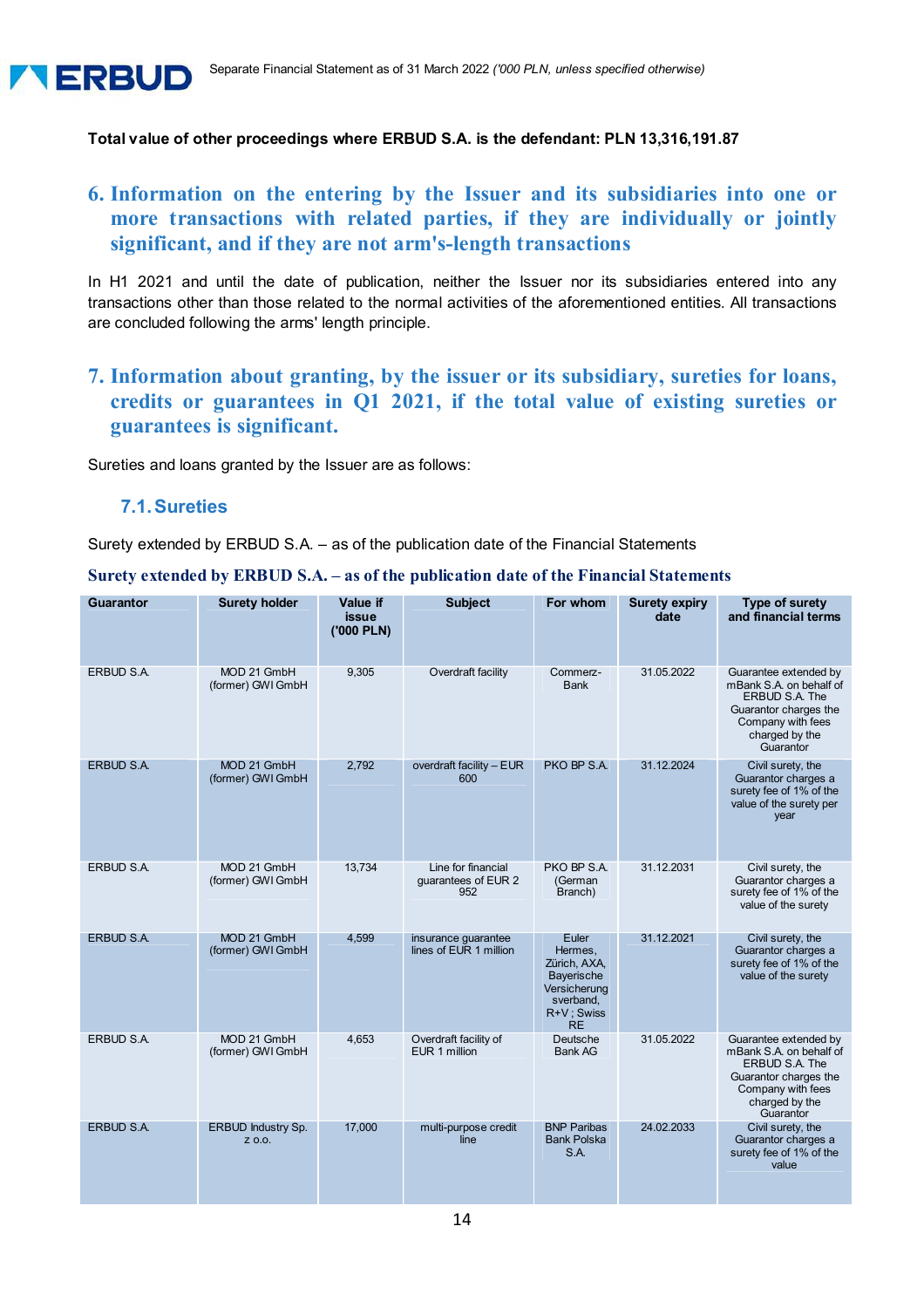# **TERBUD**

Separate Financial Statement as of 31 March 2022 *('000 PLN, unless specified otherwise)*

| ERBUD S.A.;       | IVT W&R GmbH.     | 16,642  | Non-renewable loan for<br>the acquisition of<br>shares in IVT Weiner +<br>Reimann GmbH (EUR<br>3,577 thousand) | <b>HSBC</b>                                             | 24.03.2023                | Civil surety, the<br>Guarantor charges a<br>surety fee of 1% of the<br>value                                       |
|-------------------|-------------------|---------|----------------------------------------------------------------------------------------------------------------|---------------------------------------------------------|---------------------------|--------------------------------------------------------------------------------------------------------------------|
| <b>ERBUD S.A.</b> | ONDE S.A.         | 6,720   | <b>Investment loan</b>                                                                                         | <b>ING Bank</b><br>Sląski S.A.                          | 30.11.2028                | Civil surety, the<br>Guarantor charges a<br>surety fee of 1% of the<br>value                                       |
| ERBUD S.A.        | ONDE S.A.         | 69.788  | <b>Building Contract</b><br>performance bond                                                                   | <b>Sun Power</b><br>Energy Sp. z<br>0.0.                | 11.03.2026.               | Civil surety, the<br>Guarantor charges a<br>surety fee of 1% of the<br>value                                       |
| ERBUD S.A.        | ONDE S.A.         | 42,825  | Surety extended to<br>proper execution of<br>investment contract                                               | <b>Baltic Green I</b><br>$Sp. z.$ 0.0                   | 15.03.2022                | Civil surety, the<br>Guarantor charges a<br>surety fee of 1% of the<br>value                                       |
| ERBUD S.A.        | ONDE S.A.         | 20,000  | <b>Building Contract</b><br>performance bond                                                                   | ABO Wind<br>Polska Sp. z<br>0.0.                        | 19.05.2027                | Civil surety, the<br>Guarantor charges a<br>surety fee of 1% of the<br>value                                       |
| ERBUD S.A.        | <b>ONDE S.A.</b>  | 17,300  | Surety extended to<br>proper execution of<br>investment contract                                               | Eurowind<br>Energy A/S                                  | 28.06.2028                | Civil surety, the<br>Guarantor charges a<br>surety fee of 1% of the<br>value                                       |
| ERBUD S.A.        | ONDE S.A.         | 37,889  | <b>Building Contract</b><br>performance bond                                                                   | <b>EW Rywałd</b><br>Sp. z o.o.<br>(Wind Farm)           | 20.06.2028                | Civil surety, the<br>Guarantor charges a<br>surety fee of 1% of the<br>value                                       |
| ERBUD S.A.        | <b>GWI GmbH</b>   | 42,338  | <b>Building Contract</b><br>performance bond                                                                   | Monheimer<br>Einkaufszentr<br>um GmbH                   | Until works<br>acceptance | Civil surety, the<br>Guarantor charges a<br>surety fee of 1% of the<br>value                                       |
| ERBUD S.A.        | MOD 21 Sp. z o.o. | 12,000  | Surety for an<br>investment loan for the<br>expansion of a<br>production room                                  | <b>BNP Paribas</b><br><b>Bank Polska</b><br>S.A.        | 20.05.2028                | Surety on a promissory<br>note, the Guarantor<br>charges a fee for the<br>surety accounting for<br>1% of the value |
| ERBUD S.A.        | MOD 21 Sp. z o.o. | 23,364  | Surety for a<br>manufacturing line<br>lease contract                                                           | <b>BNP Paribas</b><br>Leasing<br>Services Sp.<br>Z 0.0. | 13.07.2028                | Surety on a promissory<br>note, the Guarantor<br>charges a fee for the<br>surety accounting for<br>1% of the value |
| ERBUD S.A.        | MOD 21 Sp. z o.o. | 1,653   | Surety for the Lease<br>Contract                                                                               | <b>BNP Paribas</b><br>Leasing<br>Services Sp.<br>Z 0.0  | 13.06.2029                | Surety on a promissory<br>note, the Guarantor<br>charges a fee for the<br>surety accounting for<br>1% of the value |
| <b>ERBUD S.A.</b> | MOD 21 Sp. z o.o. | 1,857   | Surety for the Lease<br>Contract                                                                               | <b>BNP Paribas</b><br>Leasing<br>Services Sp.<br>Z 0.0. | 13.06.2029                | Surety on a promissory<br>note, the Guarantor<br>charges a fee for the<br>surety accounting for<br>1% of the value |
| ERBUD S.A.        | MOD 21 Sp. z o.o. | 59      | Surety for the Lease<br>Contract                                                                               | <b>BNP Paribas</b><br>Leasing<br>Services Sp.<br>Z 0.0  | 11.03.2029                | Surety on a promissory<br>note, the Guarantor<br>charges a fee for the<br>surety accounting for<br>1% of the value |
| ERBUD S.A.        | MOD 21 Sp. z o.o. | 1,048   | Surety for the Lease<br>Contract                                                                               | <b>BNP Paribas</b><br>Leasing<br>Services Sp.<br>Z 0.0. | 11.03.2029                | Surety on a promissory<br>note, the Guarantor<br>charges a fee for the<br>surety accounting for<br>1% of the value |
| Total:            |                   | 345,618 |                                                                                                                |                                                         |                           |                                                                                                                    |
|                   |                   |         |                                                                                                                |                                                         |                           |                                                                                                                    |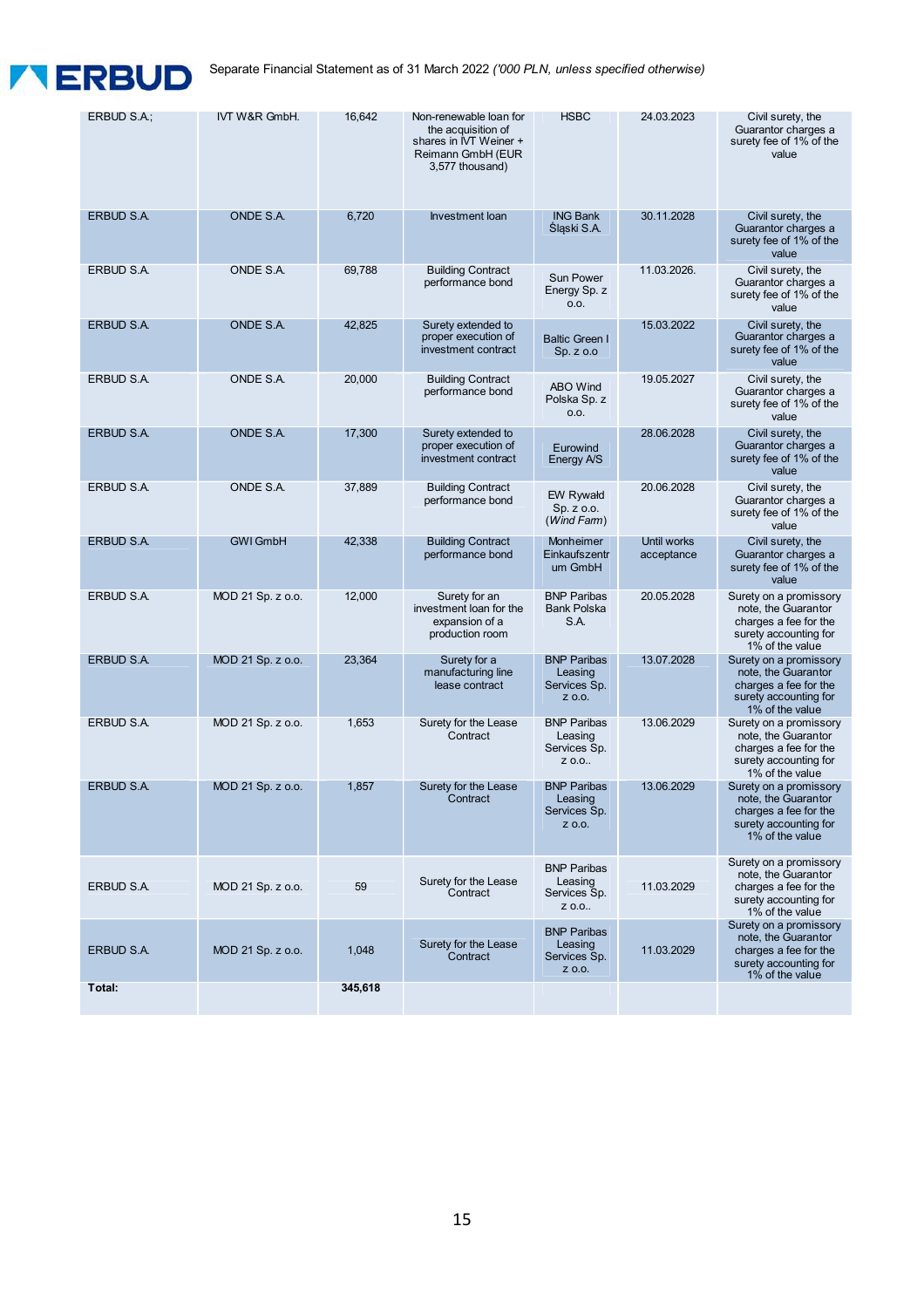# **Surety extended to ERBUD S.A. – as of the publication date of the Financial Statements**

| <b>Guarantor</b>                                                                                                                                       | <b>Surety holder</b> | Value if<br><b>issue</b><br>(000)<br>PLN) | <b>Subject</b>                                                | For whom | <b>Surety expiry</b><br>date | <b>Type of surety</b><br>and financial terms                                 |
|--------------------------------------------------------------------------------------------------------------------------------------------------------|----------------------|-------------------------------------------|---------------------------------------------------------------|----------|------------------------------|------------------------------------------------------------------------------|
| ONDE S.A. (a subsidiary<br>of ERBUD S.A.)<br><b>ERBUD International Sp.</b><br>z o.o. (a subsidiary of<br>ERBUD S.A.) - joint and<br>several guarantee | ERBUD S.A.           | 50,000                                    | multi-purpose<br>credit-quarantee PKO BP S.A.<br>line $(LKW)$ |          | 30.09.2027                   | Civil surety, the<br>Guarantor charges a<br>surety fee of 1% of the<br>value |

#### **7.2. Loans**

#### **Loans extended in the Issuer Group (as of Report Date i.e. 10 May 2022)**

| Lender                                        | <b>Borrower</b>                             | Loan date  | Value in<br>'000 PLN) | Value in<br><b>'000 EUR</b> | <b>Maturity date</b>              | Interest rate               |
|-----------------------------------------------|---------------------------------------------|------------|-----------------------|-----------------------------|-----------------------------------|-----------------------------|
| ERBUD S.A.                                    | <b>Erbud Holding</b><br>Deutschland<br>GmbH | 15.05.2018 | 93                    | 20                          | 31.12.2023                        | 3M<br>EURIBOR+2.2%          |
| ERBUD S.A.                                    | MOD21 Sp. z o.o.                            | 22.04.2021 | 3,100                 | 666                         | 22.04.2023                        | <b>3M WIBOR</b><br>$+1.35%$ |
| ERBUD S.A.                                    | MOD21 Sp. z o.o.                            | 11.06.2021 | 10,736                | 2,308                       | 31.03.2028                        | <b>3M WIBOR</b><br>$+1.35%$ |
| ERBUD S.A.                                    | JV PABC Sp. z o.o.                          | 16.06.2021 | 50                    | 11                          | 31.12.2022                        | <b>3M WIBOR</b><br>$+3.5%$  |
| ERBUD S.A.                                    | <b>Erbud Holding</b><br>Deutschland<br>GmbH | 2021.07;27 | 16,284                | 3,500                       | upon demand<br>within 10<br>days, | 3M<br>EURIBOR+2.2%          |
| ERBUD S.A.                                    | MOD21 Sp. z o.o.                            | 2021.07;27 | 954                   | 205                         | 23.07.2028                        | 3M<br>EURIBOR+1.9%          |
| ERBUD S.A.                                    | JV PABC Sp. z o.o.                          | 22.09.2021 | 40                    | 9                           | 31.12.2022                        | <b>3M WIBOR</b><br>$+2.2%$  |
| ERBUD S.A.                                    | Sanssouci                                   | 26.02.2021 | 4,314                 | 927                         | 31.03.2023                        | 10% per annum               |
| ERBUD S.A.                                    | Sanssouci                                   | 24.03.2021 | 250                   | 54                          | 31.03.2023                        | 10% per annum               |
| ERBUD S.A.                                    | MOD21 Sp. z o.o.                            | 13.01.2022 | 5,300                 | 1,139                       | 31.03.2028                        | <b>3M WIBOR</b><br>$+2.5%$  |
| ERBUD S.A.                                    | MOD21 Sp. z o.o.                            | 19.01.2022 | 3,536                 | 760                         | 31.03.2028                        | 3M<br>EURIBOR+1.9%          |
| ERBUD S.A.                                    | MOD21 Sp. z o.o.                            | 15.03.2022 | 931                   | 200                         | 31.03.2028                        | 3M<br>EURIBOR+1.9%          |
| <b>Erbud Shared</b><br>Services Sp. z<br>0.0. | ERBUD S.A.                                  | 30.01.2019 | 3,500                 | 752                         | 31.12.2023                        | <b>3M WIBOR</b><br>$+2.2%$  |

**62,445 13,422**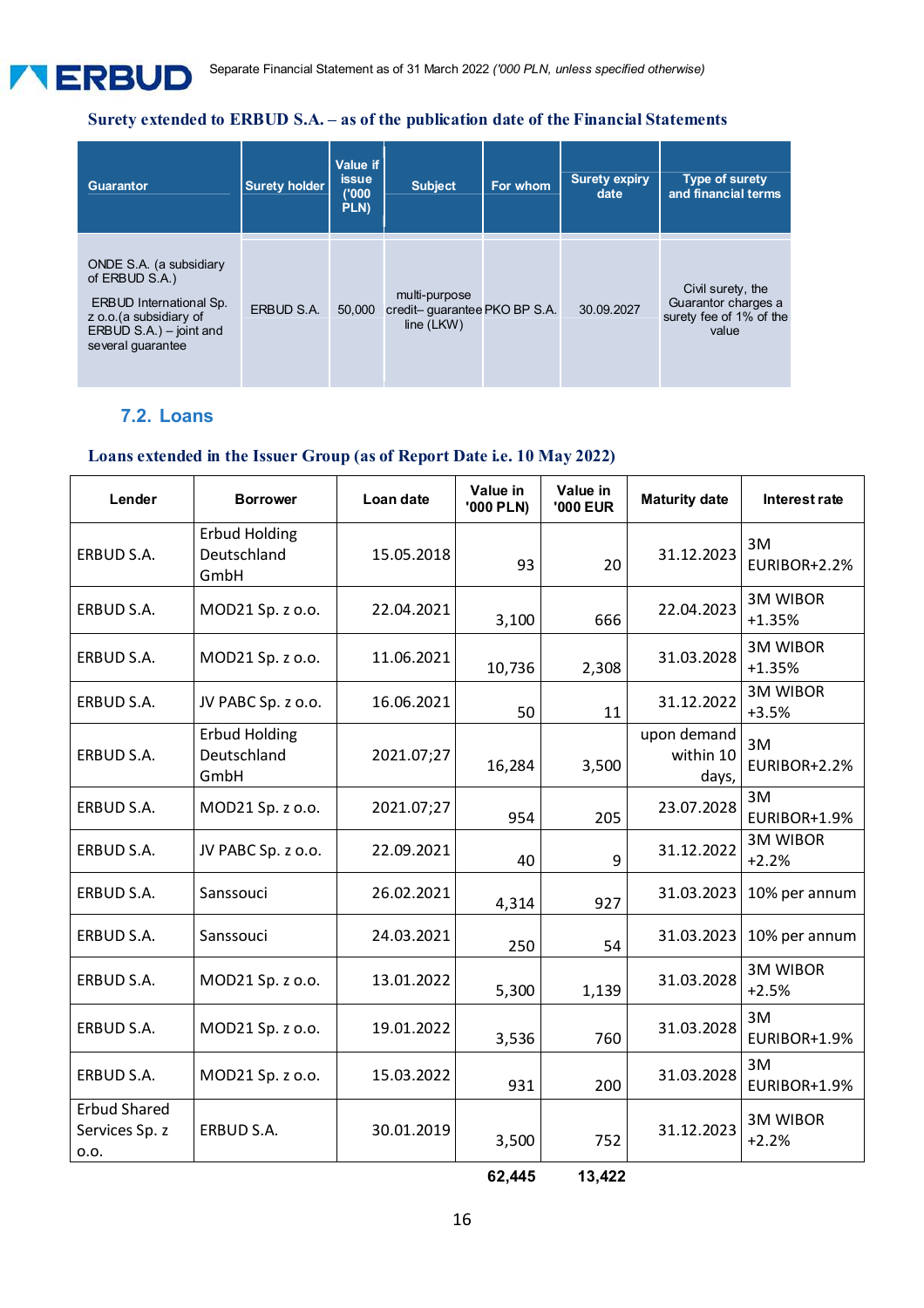# **7.3. Liabilities under bank and insurance guarantees granted upon the Group's request**

# **Liabilities under guarantees granted to third parties ('000 PLN)**

| Company                                   | Liability payment<br>guarantee | Performance bond | Retention bond | Total contingent<br>liabilities |
|-------------------------------------------|--------------------------------|------------------|----------------|---------------------------------|
| <b>ERBUD S.A.</b>                         |                                |                  |                |                                 |
| 31.03.2022                                | 79,502                         | 239,176          | 261,296        | 579,974                         |
| 31.12.2021                                | 87,568                         | 238,980          | 260,306        | 586,854                         |
| 31.03.2021                                | 85,955                         | 184,315          | 260,148        | 530,418                         |
| <b>ONDE S.A.</b>                          |                                |                  |                |                                 |
| 31.03.2022                                | 18,605                         | 158,840          | 63,390         | 240,835                         |
| 31.12.2021                                | 7,436                          | 160,022          | 50,907         | 218,364                         |
| 31.03.2021                                | 5,898                          | 143,354          | 25,833         | 175,086                         |
| MOD 21 GmbH                               |                                |                  |                |                                 |
| 31.03.2022                                | 6,354                          | 19,315           | 39,784         | 65,453                          |
| 31.12.2021                                | 6,234                          | 19,639           | 41,138         | 67,011                          |
| 31.03.2021                                | 7,662                          | 17,245           | 42,537         | 67,444                          |
| Erbud International Sp. z o.o.            |                                |                  |                |                                 |
| 31.03.2022                                | 560                            | 8,456            | 6,483          | 15,499                          |
| 31.12.2021                                | 1,465                          | 8,936            | 6,356          | 16,757                          |
| 31.03.2021                                | 0                              | 0                | 0              | 0                               |
| <b>ERBUD Industry Sp. z o.o.</b>          |                                |                  |                |                                 |
| 31.03.2022                                | 100                            | 565              | 5,678          | 6,343                           |
| 31.12.2021                                | $\boldsymbol{0}$               | 565              | 7,234          | 7,800                           |
| 31.03.2021                                | 20,358                         | 8,590            | 6,092          | 35,041                          |
| Erbud Industry Centrum Sp. z o.o.         |                                |                  |                |                                 |
| 31.03.2022                                | 3,675                          | 6,902            | 2,857          | 13,433                          |
| 31.12.2021                                | 1,698                          | 7,811            | 3,074          | 12,583                          |
| 31.03.2021                                | 1,438                          | 6,894            | 1,390          | 9,722                           |
| Satchwell Toruń Polska Sp. z o.o.         |                                |                  |                |                                 |
| 31.03.2022                                | 0                              | 0                | 755            | 755                             |
| 31.12.2021                                | $\boldsymbol{0}$               | $\boldsymbol{0}$ | 726            | 726                             |
|                                           |                                |                  |                |                                 |
| <b>ERBUD Industry Południe Sp. z o.o.</b> |                                |                  |                |                                 |
| 31.03.2022                                | 5,048                          | 4,628            | 2,902          | 12,577                          |
| 31.12.2021                                | 450                            | 5,629            | 1,384          | 7,463                           |
| 31.03.2021                                | 387                            | 1,767            | 2,741          | 4,895                           |
| <b>IVT Weiner + Reimann GmbH</b>          |                                |                  |                |                                 |
| 31.03.2022                                | 3,278                          | 70               |                | 3,348                           |
| 31.12.2021                                | 3,146                          | 69               |                | 3,215                           |
| 31.03.2021                                | 2,594                          | $70\,$           | $\pmb{0}$      | 2,664                           |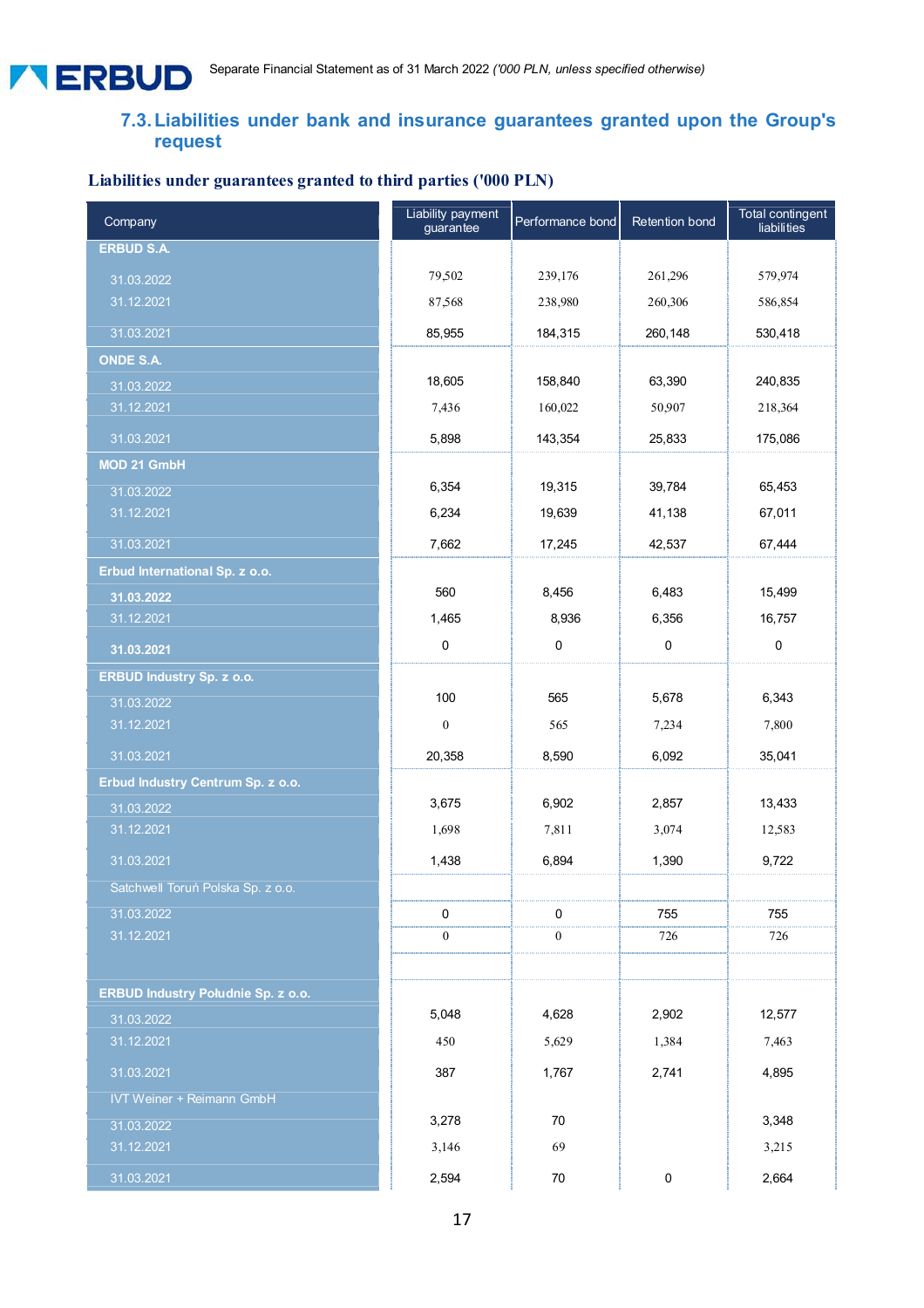Separate Financial Statement as of 31 March 2022 *('000 PLN, unless specified otherwise)*

**TERBUD** 

| <b>IVT Menzenbach GmbH</b> |              |              |          |         |
|----------------------------|--------------|--------------|----------|---------|
| 31.03.2022                 | 749          |              |          | 749     |
| 31.12.2021                 | 741          | $\mathbf{0}$ | $\bf{0}$ | 741     |
| 31.03.2021                 | 750          | 0            | $\Omega$ | 750     |
| <b>IKR GmbH</b>            |              |              |          |         |
| 31.03.2022                 | 5,048        | 15,591       | 10,128   | 30,767  |
| 31.12.2021                 | 4,990        | 15,192       | 7,482    | 27,665  |
|                            |              |              |          |         |
| 31.03.2022                 | <b>Total</b> |              |          | 969,733 |
| 31.12.2021                 | <b>Total</b> |              |          | 949,179 |
| 31.03.2021                 | <b>Total</b> |              |          | 827,304 |

#### **Contingent liabilities under lawsuits against companies from the ERBUD GROUP**

| <b>Item</b>                                                         | 31 Mar. 2022    | 31 Dec. 2021    | 31 Mar. 2021 |
|---------------------------------------------------------------------|-----------------|-----------------|--------------|
|                                                                     | $(in$ PLN M $)$ | $(in$ PLN M $)$ | (in PLN M)   |
| Contingent liabilities under lawsuits<br>brought against ERBUD S.A. | 46.68           | 46.68           | 46.68        |

Based on legal opinions and knowledge of cases, the Management Board of ERBUD S.A. determines the probability of the Company winning cases related to contingent liabilities. Among contingent liabilities, the highest amount concerns the dispute with MPL Modlin Sp. z o.o. – PLN 34.68 M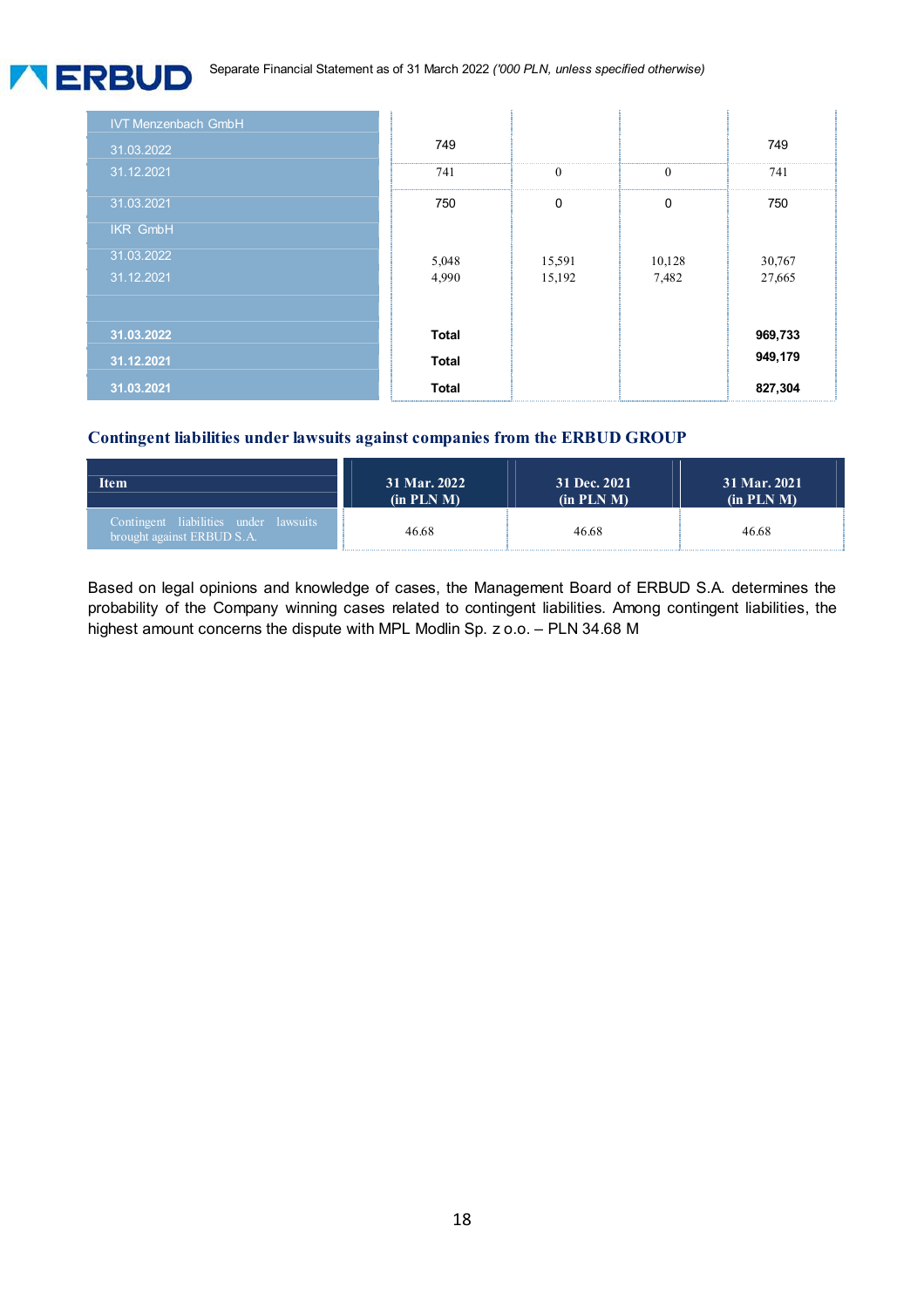As of 31 March 2022, the Group had the following contingent receivables under guarantees where the ERBUD Group companies are beneficiaries.

#### **Contingent receivables under guarantees held**

| <b>Item</b>                                                      | As of 31 Mar. | As of 31 Dec.<br>2022 in '000 PLN 2021 in '000 PLN 2021 in '000 PLN | As of 31 Mar. | Company                                      |
|------------------------------------------------------------------|---------------|---------------------------------------------------------------------|---------------|----------------------------------------------|
| Performance<br>bond.<br>retention<br>bond,<br>payment guarantees | 89,145        | 90.000                                                              | 73,945        | ERBUD S.A.                                   |
| Performance<br>bond,<br>retention bond                           | 52,707        | 51,206                                                              | 35,794        | ONDE S.A.                                    |
| Performance<br>bond,<br>retention bond                           | 2,558         | 25,139                                                              | 0             | Erbud International Sp. z<br>O.O.            |
| Performance<br>bond,<br>retention bond                           | 34,844        | 40,019                                                              | 23,975        | MOD 21 GmbH Group                            |
| Performance<br>bond,<br>retention bond                           | 25            | 25                                                                  | 38            | Erbud Industry Centrum<br>Sp. z o.o.         |
| Performance<br>bond,<br>retention bond                           | 15,515        | 15,023                                                              | 15,767        | ERBUD Industry Sp. z<br>0.0.                 |
| Performance<br>bond,<br>retention bond                           | 324           | 396                                                                 | 629           | <b>ERBUD Industry Południe</b><br>Sp. z o.o. |
| Performance<br>bond,<br>retention bond                           | 47            | 46                                                                  | 47            | <b>IVT Weiner + Reimann</b><br>GmbH          |
| Performance<br>bond,<br>retention bond                           | 0             | $\mathbf{0}$                                                        | $\Omega$      | Satchwell Sp. z o.o                          |
| Performance<br>bond,<br>retention bond                           | $\mathbf{0}$  | $\mathbf{0}$                                                        | $\Omega$      | <b>IVT Menzenbach GmbH</b>                   |
| Performance<br>bond,<br>retention bond                           | $\pmb{0}$     | $\mathbf{0}$                                                        | $\pmb{0}$     | <b>IKR GmbH</b>                              |
| <b>Total:</b>                                                    | 195,163       | 221,854                                                             | 175,008       |                                              |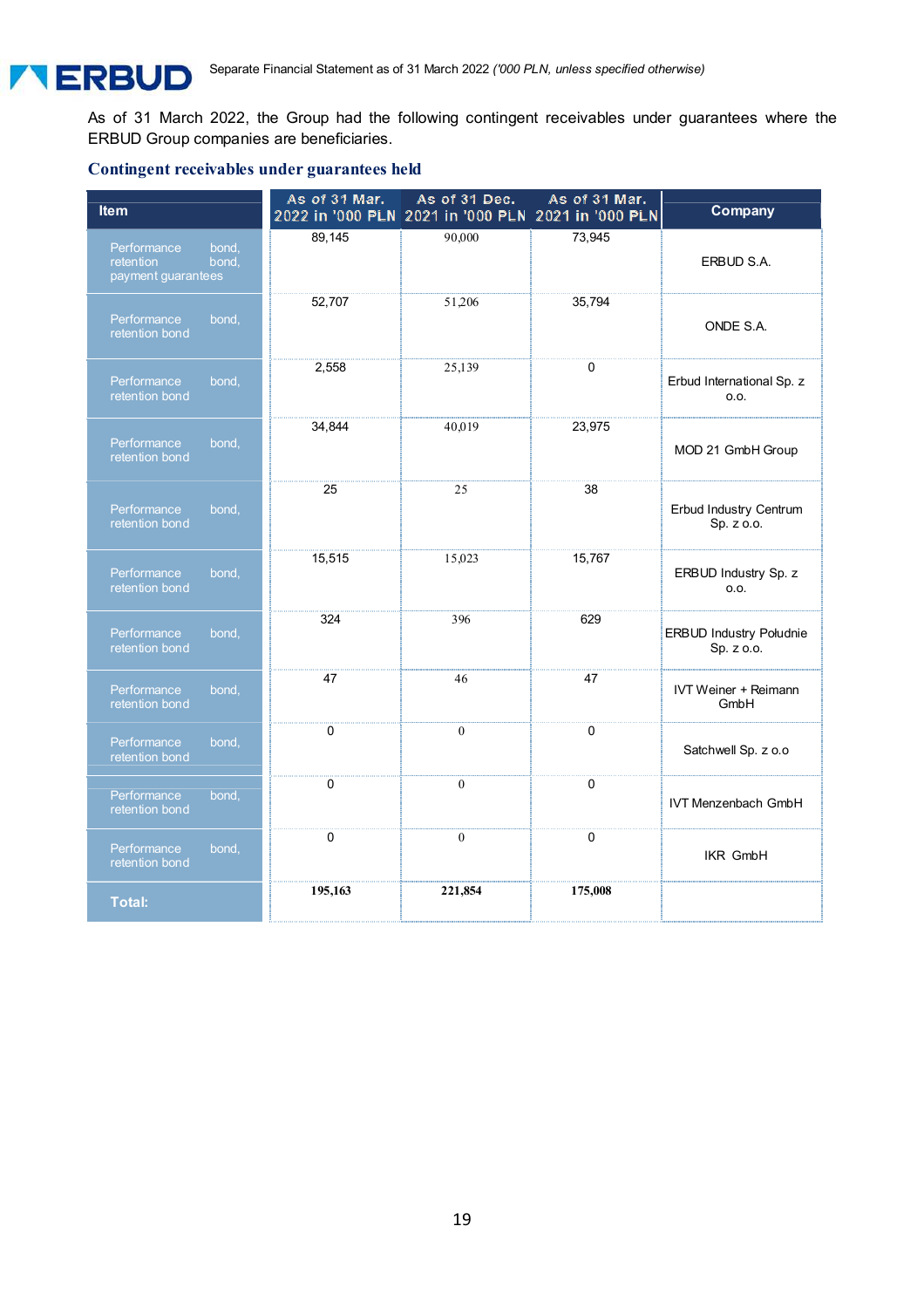

**8. Major events in Q1 2022 and significant events beyond 31 Mar. 2022 description of significant achievements or failures of the issuer in the period covered by the report together with a list of the most important events concerning the Issuer; indication of factors and events, including atypical ones, having a significant impact on the abbreviated financial statements).** 

# **8.1. Risks related to COVID-19 virus**

As of the date of publication of Q1 2022 financial statements of the ERBUD Group the Issuer's Management Board does not see any risks related to COVID 19 pandemic. The situation changed drastically compared to 2021. All pandemic restrictions have been significantly slackened across Europe. There are still some isolated cases of pandemic in the Group, but they are so rare that they do not pose a problem.

# **8.2. Risks related to the conflict in the territory of Ukraine**

The war in our eastern neighbour Ukraine has already changed the geopolitical situation around the world. There is virtually no country that has not been affected by the Russian invasion. The consequences of price hikes of raw materials and materials, which fuel the inflationary growth, are painfully felt by the construction industry, which in the Erbud Group accounts for approximately 40% of total revenues. The management staff renegotiate the terms of contracts already in place. The positive thing is that we see understanding on the part of our clients, for which we sincerely thank them.

Erbud Group has always looked for its development in the Western Europe, especially in Germany. Any inclination to enter eastern markets sometimes perceived as emerging markets, however, was viewed negatively by the Management Board.

Neither the Issuer nor any member company of the ERBUD Group runs business operations in the Eastern European countries and does not maintain any commercial ties with entities from those countries. The Group does not have any assets there.

As of the Report Date, there is no noticeable impact related to the departure of Ukrainian employees.

The Group has earmarked PLN 1.5 million to help the families of workers who have decided to move to Poland in fear for their lives. The assistance is being provided by the Eryk Grzeszczak's Common Challenge Foundation. The Foundation has made targeted donations to institutions that have experience in assisting countries where there is armed conflict. We also provided assistance to the institutions that accepted children from the Ukrainian orphanages.

The Management Board monitors on an on-going basis the impact of the political and economic situation in Ukraine, Russia and Belarus on the ERBUD Group's operations. For more than a year we have been dealing with price hikes of building materials and labour in the Polish market. Due to the fact that the Group does not execute long-term contracts, exceeding 30 months, it is possible to account for the risk of swelling material prices in the calculations on an on-going basis or, in the case of public contracts, to apply the price indexation clauses. Very good relations with employers, diversification of operations, both in geographical and segment terms, reduce the negative impact of the price shock caused by the conflict in Ukraine.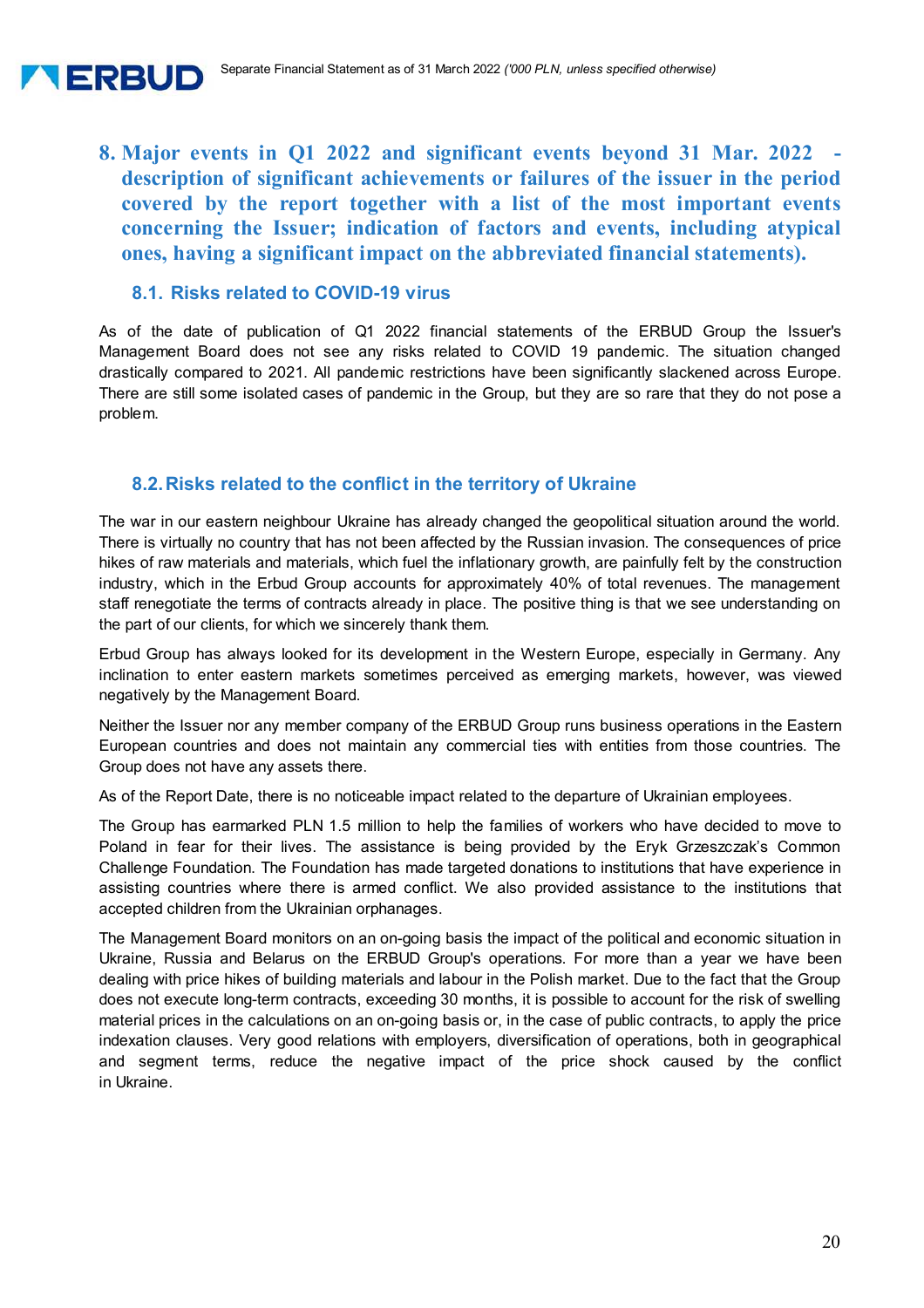

# **8.3. Organization of a new business segment - fabrication of modular houses.**

The Group continues its efforts to complete a manufacturing plant for modular timber construction components in the locality of Ostaszewo, near Toruń. The manufacturing line start up is scheduled for September. Production of timber modular buildings is not only in line with ERBUD Group ESG strategy, but also with the promotion of the European Green Deal. The Board believes that the Erbud Group, by developing the segment of timber modular buildings, will contribute to decarbonisation.

The project also addresses an issued faced by the conventional construction sector today, viz. an undersupply of labour force. Implementation of the investment project using the modular technology significantly reduces the time required for its completion.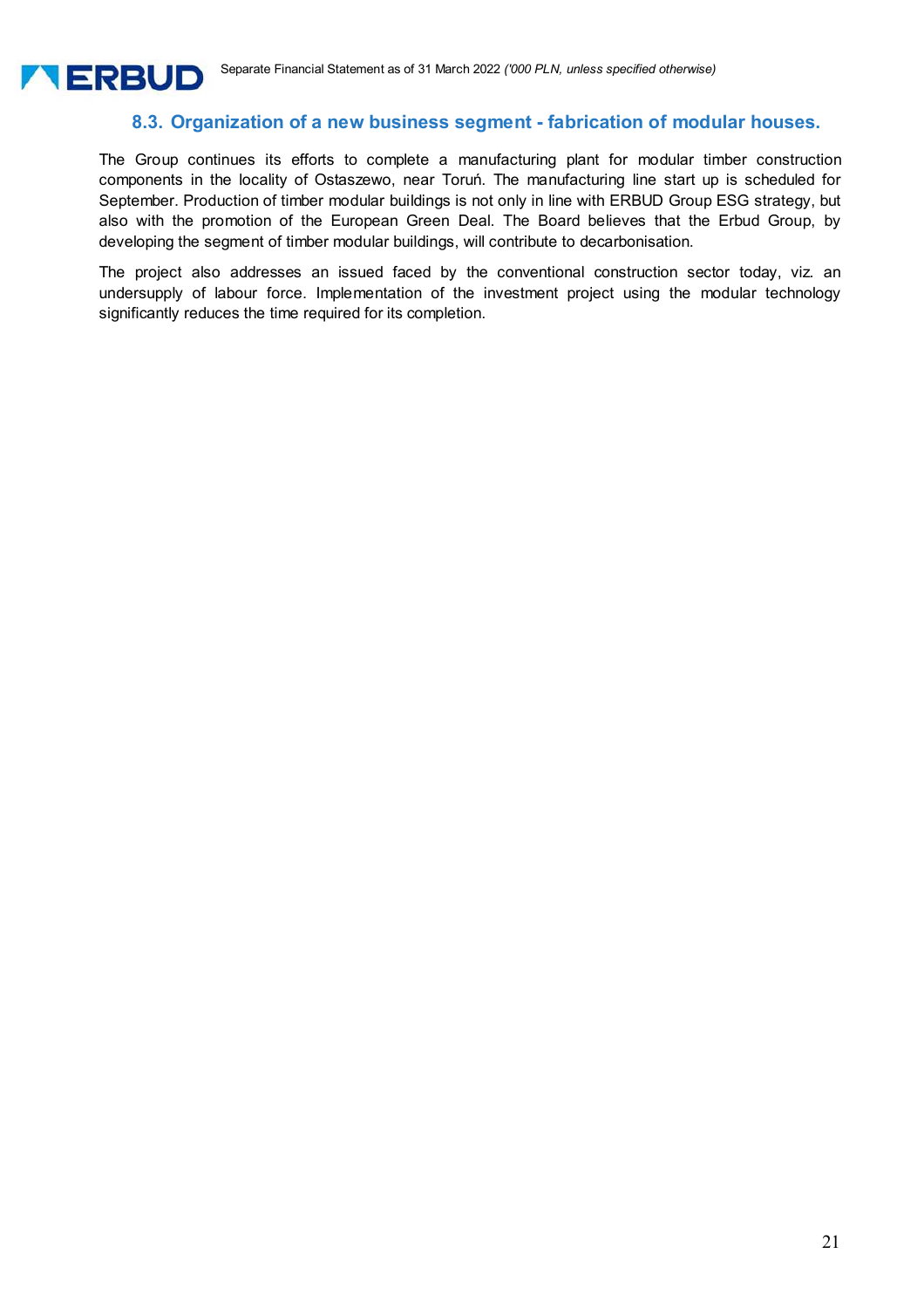

As the end of March 2022, the ERBUD Group's total debt related to loans, borrowings and bonds and financial leases amounted to PLN 247,585 thousand, including PLN 92,219 thousand of short-term debt.

Debt under IFRS 16 totals PLN 10,188 thousand.

The potential indebtedness of the ERBUD Group under the loan agreements and multi-purpose bank and insurance guarantee facilities existing as at the date of publication is PLN 1,929,668 thousand.

The Group's loans and borrowings from banks are secured with:

- contractual and capped mortgages on the Group's assets,
- assignments of rights under building contracts,
- clauses with entitlement to deduct receivables from bank accounts
- blank promissory notes,

**TERBUD** 

 transfer of ownership title to cash deposits representing the contractual percentage of secured receivables.

#### **9.1. Specification of signed loan agreements and agreements concerning multipurpose guarantee lines.**

| Loan<br>(as of the Report Date)                  | agreements                                                | signed                          | by              | <b>ERBUD</b>              | Group                    | member                                  | companies                                                                                                             |
|--------------------------------------------------|-----------------------------------------------------------|---------------------------------|-----------------|---------------------------|--------------------------|-----------------------------------------|-----------------------------------------------------------------------------------------------------------------------|
| <b>Bank</b>                                      | <b>Type of</b><br>liability                               | <b>Amount</b><br>(1000)<br>PLN) | <b>Currency</b> | <b>Interest terms</b>     | <b>Repayment</b><br>date | <b>Payment of</b><br><i>instalments</i> | <b>Borrower</b>                                                                                                       |
| <b>BNP</b> Paribas<br><b>Bank Polska</b><br>S.A. | Overdraft<br>facility                                     | 8,000                           | <b>PLN</b>      | WIBOR $3M +$<br>1.5%      | 01.06.2022               | one-off                                 | ERBUD S.A. 3 000;<br><b>ONDE S.A. 5,000</b>                                                                           |
| mBank S.A.                                       | Overdraft<br>facility                                     | 40,000                          | <b>PLN</b>      | <b>WIBOR</b><br>$1M+1.6%$ | 13.14.2023               | one-off                                 | ERBUD S.A. - 15 000;<br>ONDE $S.A. - 30,000$ ,                                                                        |
| mBank S.A.                                       | working capital<br>facility                               | 72,000                          | <b>PLN</b>      | WIBOR $1M +$<br>1.60%     | 13.04.2023               | $one-off$                               | ONDE S.A.                                                                                                             |
| PKO Bank<br>Polski S.A.                          | Overdraft<br>facility                                     | 20,000                          | <b>PLN</b>      | WIBOR 3M<br>2.28%         | 30.06.2022               | $one-off$                               | ERBUD S.A.                                                                                                            |
| Alior Bank S.A.<br>Group                         | Overdraft<br>facility                                     | 10,000                          | <b>PLN</b>      | <b>WIBOR</b><br>$3M+1.6%$ | 30.09.2022               | $one-off$                               | ERBUD S.A.                                                                                                            |
| ING Bank Sląski<br>S.A.                          | Overdraft<br>facility                                     | 59,000                          | <b>PLN</b>      | WIBOR 1M<br>$+1.65%$      | 31.01.2023               | one-off                                 | ERBUD $S.A - 50,000$ .;<br>ONDE $S.A - 20,000$ .;<br><b>ERBUD Industry</b><br>Centrum $-4,000$                        |
| Santander Bank<br>Polska S.A.                    | Overdraft<br>facility                                     | 5,000                           | <b>PLN</b>      | WIBOR 1M<br>$+2.0%$       | 7.07.2022                | $one-off$                               | ERBUD S.A.                                                                                                            |
| <b>BNP</b> Paribas<br><b>Bank Polska</b><br>S.A. | Non-revolving<br>loan for real<br>property<br>acquisition | 31,200                          | <b>PLN</b>      | WIBOR 3M<br>$+1.35%$      | 27.04.2028               | On<br>instalment<br>basis               | ERBUD S.A.                                                                                                            |
| <b>BNP</b> Paribas<br><b>Bank Polska</b><br>S.A. | Overdraft<br>facility                                     | 7.000                           | <b>PLN</b>      | WIBOR 1M<br>$+1.5%$       | 1.06.2022                | one-off                                 | ERBUD Industry Sp. z<br>0.0.                                                                                          |
| <b>BNP</b> Paribas<br><b>Bank Polska</b><br>S.A. | project finance<br>facility                               | 15,000                          | <b>PLN</b>      | WIBOR 1M<br>$+1.5%$       | 1.06.2022                | $one-off$                               | ERBUD Industry Sp. z<br>o.o. (max. PLN 10)<br>million) Erbud Industry<br>Południe Sp. z o.o.<br>(max. PLN 10 million) |
| Credit Agricole<br><b>Bank Polska</b><br>S.A.    | working capital<br>facility                               | 7,000                           | <b>PLN</b>      | WIBOR 1M<br>$+1.40%$      | 30.09.2022               | one-off                                 | ERBUD Industry Sp. z<br>0.0.                                                                                          |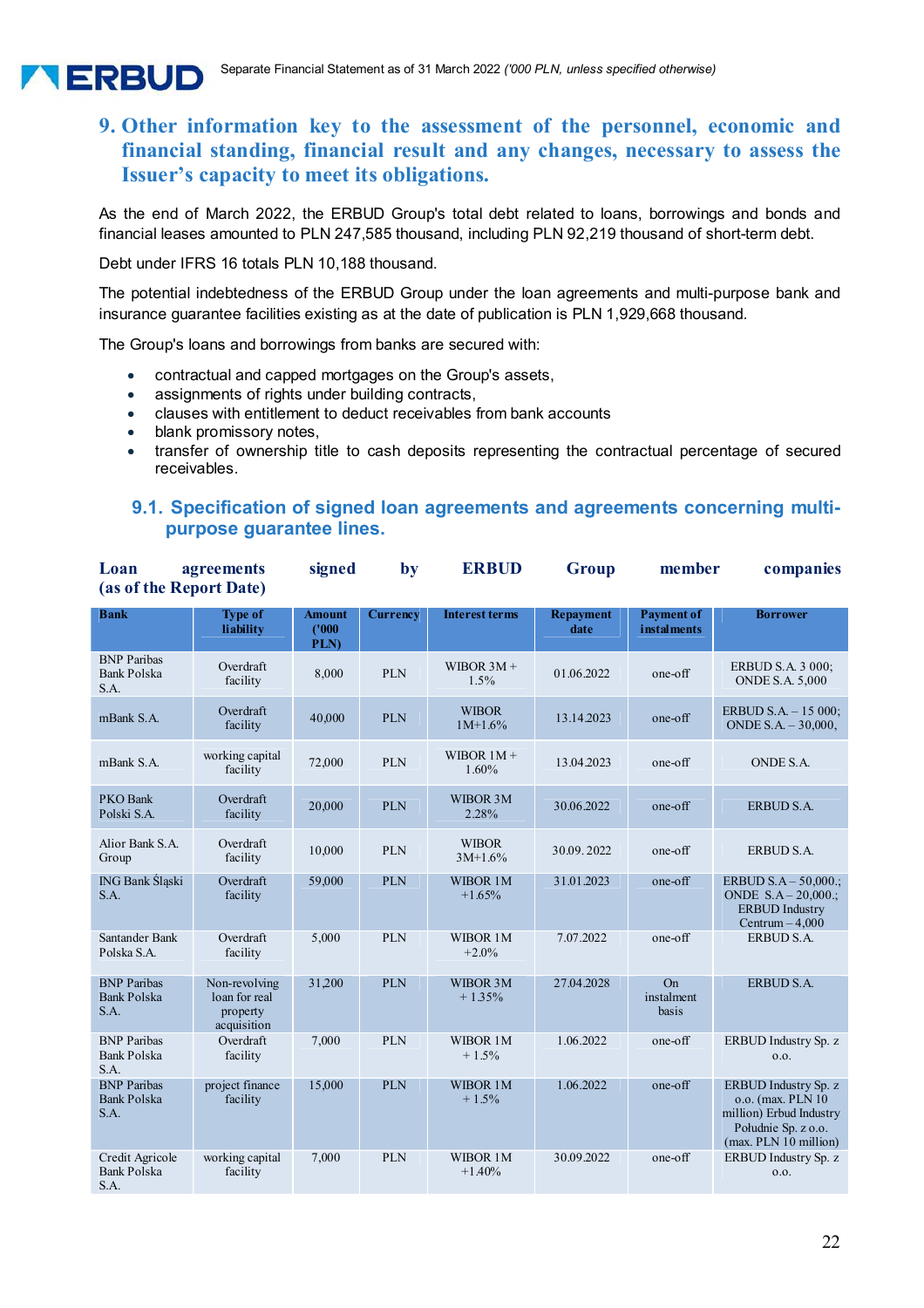

| Credit Agricole<br><b>Bank Polska</b><br>S.A.                         | working capital<br>facility                                                             | 4,000          | <b>PLN</b> | WIBOR 1M<br>$+1.40%$         | 30.09.2022            | one-off                          | Erbud Industry<br>Centrum Sp. z o.o.                        |
|-----------------------------------------------------------------------|-----------------------------------------------------------------------------------------|----------------|------------|------------------------------|-----------------------|----------------------------------|-------------------------------------------------------------|
| Credit Agricole<br><b>Bank Polska</b><br>S.A.                         | working capital<br>facility                                                             | 7,000          | <b>PLN</b> | WIBOR 1M<br>$+1.40%$         | 30.09.2022            | one-off                          | Erbud Industry<br>Centrum Sp. z o.o.                        |
| Credit Agricole<br><b>Bank Polska</b><br>S.A.                         | an investment<br>loan for the<br>acquisition of<br>shares in<br>Satchwell Sp. z<br>0.0. | 4,455          | <b>PLN</b> | WIBOR 1M<br>$+1.55%$         | 29.05.2026            | <b>Ouarterly</b><br>instalments  | Erbud Industry<br>Centrum Sp. z o.o.                        |
| Credit Agricole<br><b>Bank Polska</b><br>S.A.                         | working capital<br>facility                                                             | 7,000          | <b>PLN</b> | WIBOR 1M<br>$+1.40%$         | 30.09.2022            | one-off                          | <b>ERBUD</b> Industry<br>Południe Sp. z o.o.                |
| Credit Agricole<br><b>Bank Polska</b><br>S.A.                         | Working capital<br>facility                                                             | 1,000          | <b>PLN</b> | WIBOR 1M<br>$+1.40%$         | 30.09.2022            | one-off                          | Satchwell Sp. z o.o                                         |
| <b>BNP</b> Paribas<br><b>Bank Polska</b><br>S.A.                      | Overdraft<br>facility                                                                   | 3,000          | <b>PLN</b> | WIBOR 1M<br>$+1.5%$          | 1.06.2022             | one-off                          | ERBUD International.<br>Z 0.0.                              |
| mBank S.A.                                                            | Overdraft<br>facility                                                                   | 3,000          | <b>PLN</b> | WIBOR 1M<br>$+1.5%$          | 29.07.2022            | $one-off$                        | <b>ERBUD</b> International<br>Sp. z. o. o.                  |
| ING Bank Sląski<br>S.A.                                               | Investment loan                                                                         | 3,100          | <b>PLN</b> | WIBOR 1M<br>$+2.15%$         | 30.11.2025            | <b>On</b><br>instalment<br>basis | ONDE S.A.                                                   |
| Santander Bank<br>Polska S.A.                                         | Overdraft<br>facility                                                                   | 20,000         | <b>PLN</b> | WIBOR 1M<br>$+2.00\%$        | 7.07.2022             | one-off                          | ONDE S.A.                                                   |
| <b>BNP</b> Paribas<br><b>Bank Polska</b><br>S.A.                      | Non-revolving<br>loan for<br>renovation and<br>expansion of<br>real estate              | 12,000         | <b>PLN</b> | WIBOR 3M<br>$+1.35%$         | 20.05.2028            | <b>On</b><br>instalment<br>basis | MOD21 Sp. z o.o.                                            |
| CommerzBank<br>AG                                                     | Overdraft<br>facilities                                                                 | 2,000          | <b>EUR</b> | <b>EURIBOR 3M+</b><br>0.25%  | 31.05.2022            | one-off                          | MOD21 GmbH<br>(former GWI GmbH)                             |
| PKO BP S.A.<br>German Branch                                          | Overdraft<br>facilities                                                                 | 500            | <b>EUR</b> | EURIBOR 1M +<br>2.1%         | 30.06.2022            | one-off                          | MOD21 GmbH<br>(former GWI GmbH)                             |
| Deutche Bank<br>AG                                                    | Overdraft<br>facilities                                                                 | 1,000          | <b>EUR</b> | 2.25%                        | 30.05.2022            | one-off                          | MOD21 GmbH<br>(former GWI GmbH)                             |
| <b>HSBC</b> France<br>(Joint Stock<br>Company)<br>Branch in<br>Poland | Non-revolving<br>loan                                                                   | 1,050          | <b>EUR</b> | EURIBOR 3M+<br>2.2%          | 24.02.2023            | instalments                      | IVT Weiner + Reimann<br>GmbH                                |
| Commerzbank                                                           | Overdraft<br>facilities                                                                 | 1,500          | <b>EUR</b> | EURIBOR +<br>1.5%-2.0%       | Valid<br>indefinitely | one-off                          | <b>IVT Weiner + Reimann</b><br>GmbH                         |
| National Bank<br>AG                                                   | Overdraft<br>facilities                                                                 | 1,000          | <b>EUR</b> | EURIBOR+<br>$1.5\% - 2.5\%$  | Valid<br>indefinitely | one-off                          | <b>IVT</b> Weiner+Reimann<br>GmbH, Erbud Holding<br>DE; IKR |
| Santana Bank<br>AG                                                    | Overdraft<br>facilities                                                                 | 2,000          | <b>EUR</b> | EURIBOR +<br>$1.5\% - 2.5\%$ | Valid<br>indefinitely | one-off                          | <b>IVT</b> Weiner+Reimann<br>GmbH, Erbud Holding<br>DE; IKR |
| National Bank<br>AG                                                   | Investment loan                                                                         | 278            | <b>EUR</b> | 1.50%                        | 31.05.2027            | instalments                      | IVT Weiner + Reimann<br>GmbH                                |
| National Bank<br>AG                                                   | Investment loan                                                                         | $\overline{7}$ | <b>EUR</b> | EURIBOR +<br>1.25%           | 30.04.2022            | instalments                      | IVT Weiner + Reimann<br>GmbH                                |
| Ford Bank AG                                                          | Car loan                                                                                | 22             | <b>EUR</b> | $0.00\% - 3.92\%$            | 31.07.2022            | instalments                      | IVT Weiner + Reimann<br>GmbH                                |
| Santana Bank<br>AG                                                    | Car loan                                                                                | 521            | <b>EUR</b> | $0.00\% - 3.92\%$            | 31.07.2022            | instalments                      | IVT Weiner + Reimann<br>GmbH                                |
| Ford Bank AG                                                          | Car loan                                                                                | 93             | <b>EUR</b> | $0.00\% - 5.99\%$            | 30.09.2024            | instalments                      | <b>IKR</b> GmbH                                             |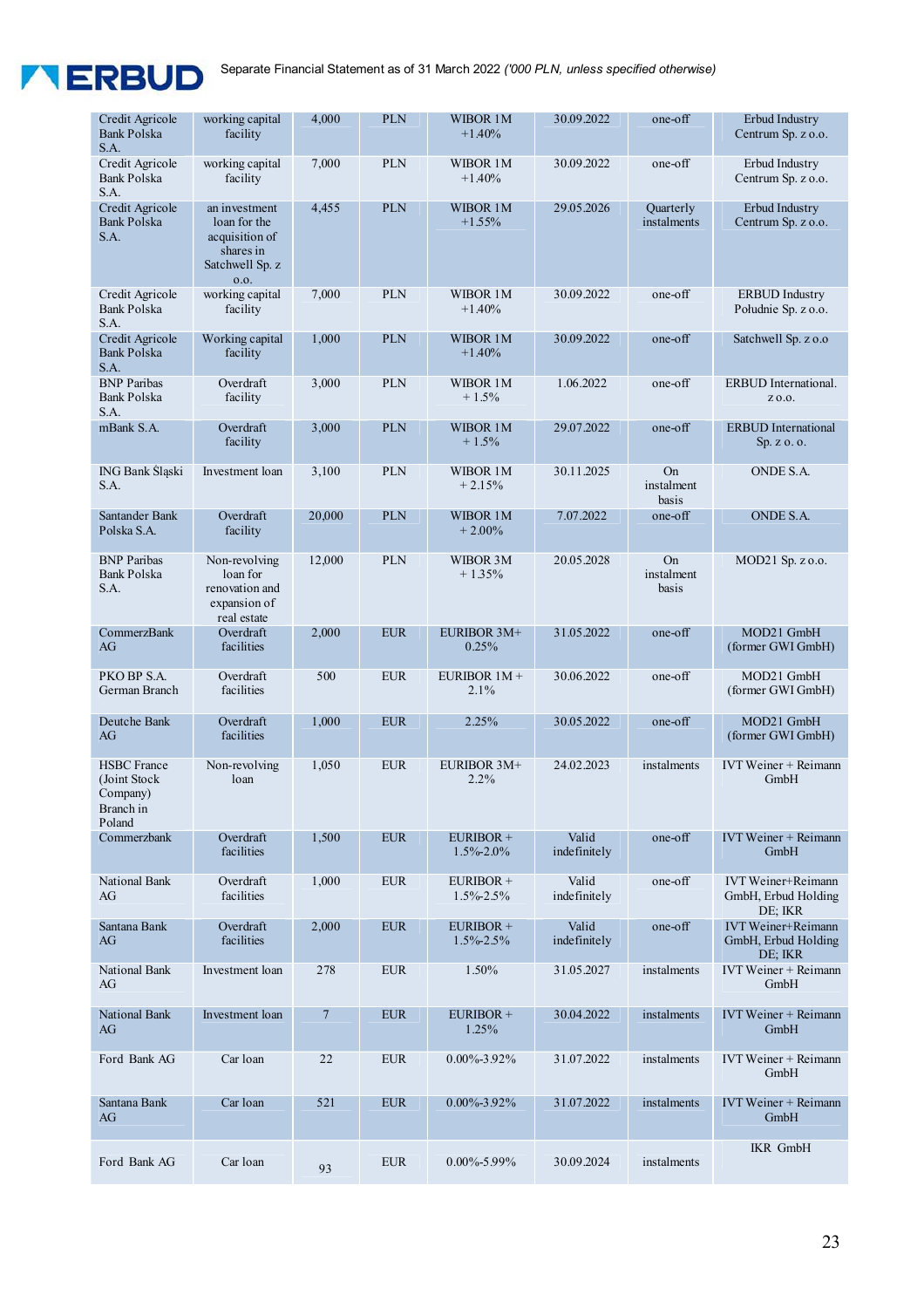

| Santana Bank<br>AG | Car loan | 113     | <b>EUR</b> | $0.00\% - 3.19\%$ | 01.10.2024 | instalments | <b>IKR</b> GmbH |
|--------------------|----------|---------|------------|-------------------|------------|-------------|-----------------|
|                    | Total:   | 338,557 | <b>PLN</b> |                   |            |             |                 |
|                    | Total:   | 10,084  | <b>EUR</b> |                   |            |             |                 |

# **Bank guarantee limits made available to the Group - as of Report Date.**

| <b>Guarantor</b>                       | <b>Type of liability</b>                                                       | <b>Limit amount</b><br>000'                     | Currency   | Obligor                                                                                                                                           |
|----------------------------------------|--------------------------------------------------------------------------------|-------------------------------------------------|------------|---------------------------------------------------------------------------------------------------------------------------------------------------|
| Alior Bank S.A. Group                  | Bid bonds, performance bond, retention<br>bond, advance payment, re-guarantees | 80,000                                          | <b>PLN</b> | ERBUD S.A.                                                                                                                                        |
| Alior Bank S.A. Group                  | Bid bonds, performance bond, retention<br>bond, advance payment, re-guarantees | 3,450                                           | <b>EUR</b> | ERBUD S.A.                                                                                                                                        |
| <b>BNP Paribas Bank Polska</b><br>S.A. | Bid bonds, performance bond, retention<br>bond, advance payment, re-guarantees | 112,000                                         | <b>PLN</b> | ERBUD S.A.(80 000); ONDE<br>S.A. (32,000)                                                                                                         |
| mBank S.A.                             | Bid bonds, performance bond, retention<br>bond                                 | 85,000                                          | <b>PLN</b> | ERBUD S.A.                                                                                                                                        |
| mBank S.A.                             | Bid bonds, performance bond, retention<br>bond                                 | 40,000                                          | <b>PLN</b> | ERBUD S.A. - 10.000<br>ONDE $S.A. - 30000$                                                                                                        |
| PKO Bank Polski S.A.                   | Bid bonds, performance bond, retention<br>bond                                 | 30,000                                          | <b>PLN</b> | ERBUD S.A.                                                                                                                                        |
| Santander Bank Polska S.A.             | Bid bonds, performance bond, retention<br>bond                                 | 100,800                                         | <b>PLN</b> | ERBUD $S.A - 60800$ .;<br>ONDE $S.A. - 40,000$ ,                                                                                                  |
| HSBC Bank Polska S.A.                  | Bid bonds, performance bond, retention<br>bond                                 | 100 000 (50<br>million for green<br>guarantees) | <b>PLN</b> | ERBUD S.A. ONDE S.A.                                                                                                                              |
| Credit Agricole Bank Polska<br>S.A.    | Bid bonds, performance bond, retention<br>bond                                 | 60,000                                          | <b>PLN</b> | ERBUD S.A. (60 000), ERBUD<br>Industry Centrum Sp. z o.o. (15<br>000), ERBUD Industry Sp. z o.o.<br>(10 000), ERBUD Industry<br>Południe (12 000) |
| Satchwell Sp. z o.o                    | Bid bonds, performance bond, retention<br>bond                                 | 1,000                                           | <b>PLN</b> | Satchwell sp. z o.o.                                                                                                                              |
| ING Bank Śląski S.A.                   | Bid bonds, performance bond, retention<br>bond                                 | 160,000                                         | <b>PLN</b> | ERBUD S.A. (160,000).<br>ONDE S.A. (30 000)<br>and ERBUD Industry Centrum<br>Sp. z $0.0$ . $(6.000)$                                              |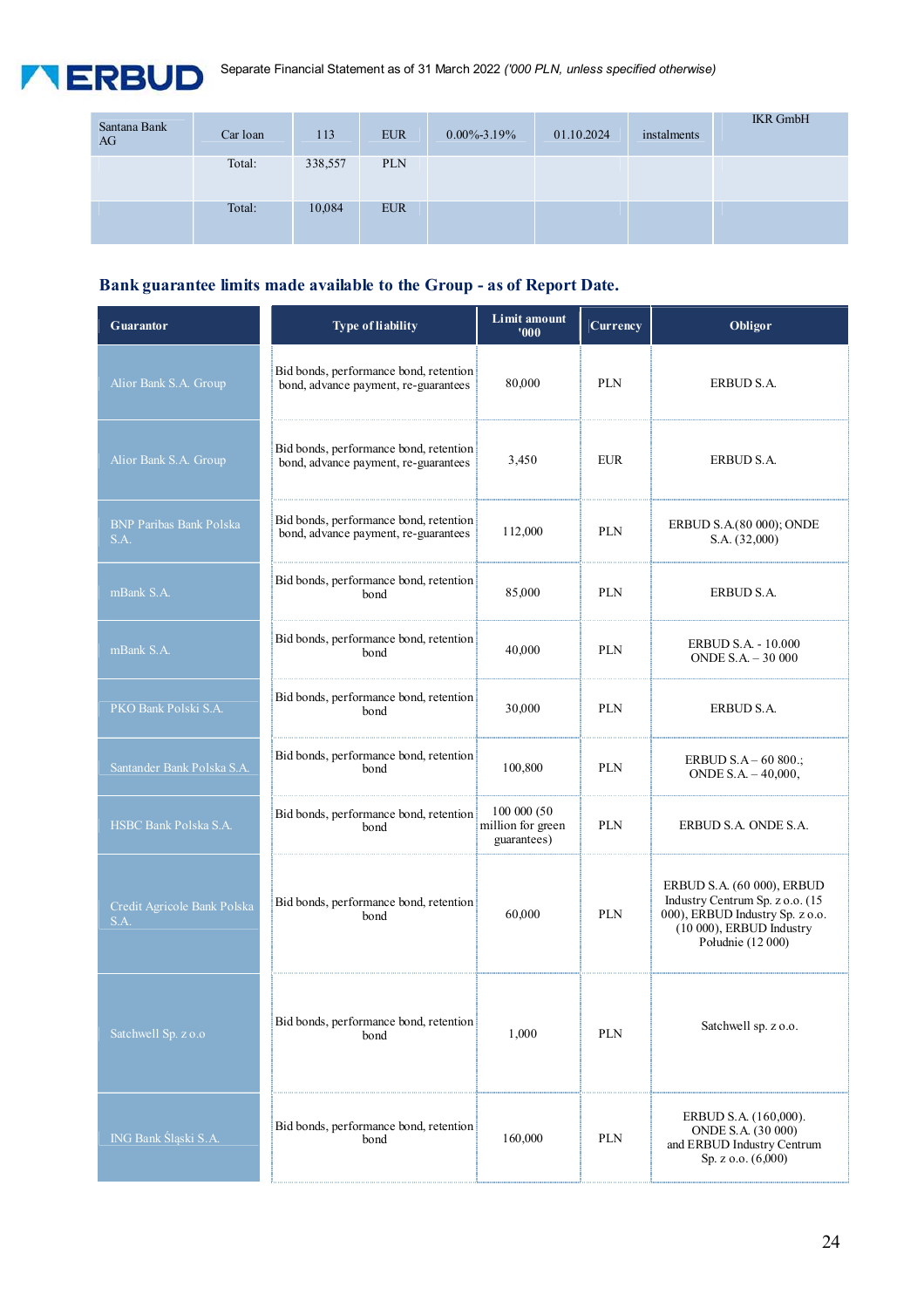

| Santander Bank Polska S.A.             | Letter of credit                                      | 14,000  | EUR        | ONDE S.A.                                         |
|----------------------------------------|-------------------------------------------------------|---------|------------|---------------------------------------------------|
| mBank S.A.                             | Bid bonds, performance bond, retention<br><b>bond</b> | 3.000   | <b>PLN</b> | Erbud International Sp. z o.o.                    |
| <b>BNP Paribas Bank Polska</b><br>S.A. | Bid bonds, performance bond, retention<br><b>bond</b> | 3,000   | <b>PLN</b> | Erbud International Sp. z o.o.                    |
| PKO Bank Polski S.A.                   | Bid bonds, performance bond, retention<br><b>bond</b> | 2,460   | EUR        | MOD 21 GmbH (former GWI)<br>$GmbH$ )              |
| Santander Bank DE AG                   | Bid bonds, performance bond, retention<br>bond        | 8,000   | <b>EUR</b> | IVT Weiner+Reimann GmbH,<br>Erbud Holding DE; IKR |
| Commerz Bank S.A.                      | Bid bonds, performance bond, retention<br><b>bond</b> | 1.500   | <b>EUR</b> | IVT Weiner+Reimann GmbH,<br>Erbud Holding DE; IKR |
| National Bank AG                       | Bid bonds, performance bond, retention<br>bond        | 2.000   | <b>EUR</b> | IVT Weiner+Reimann GmbH,<br>Erbud Holding DE; IKR |
| <b>Total:</b>                          |                                                       | 774,800 | <b>PLN</b> |                                                   |
| Total:                                 |                                                       | 31,410  | <b>EUR</b> |                                                   |

# **Insurance guarantee limits made available to the Group - as of Report Date.**

| <b>Guarantor</b>                   | <b>Type of liability</b>                                        | Limit amount<br>$(000$ PLN $)$ | Currency   | Obligor                                                                                      |
|------------------------------------|-----------------------------------------------------------------|--------------------------------|------------|----------------------------------------------------------------------------------------------|
| STU Ergo Hestia S.A.               | Bid bonds, performance bond, retention bond,<br>advance payment | 265,000                        | <b>PLN</b> | ERBUD S.A.<br>ONDE S.A.<br>ERBUD Industry Sp.<br>$z$ o.o. $-20.000$                          |
| PZU S.A.                           | Bid bonds, performance bond, retention bond,<br>advance payment | 11.910                         | <b>PLN</b> | ERBUD S.A.                                                                                   |
| Allianz Polska S.A.                | Bid bonds, performance bond, retention bond,<br>advance payment | 1,989                          | <b>PLN</b> | ERBUD S.A.                                                                                   |
| <b>KUKE S.A.</b>                   | Bid bonds, performance bond, retention bond,<br>advance payment | 70,000                         | <b>PLN</b> | ERBUD S.A.                                                                                   |
| Generali TU S.A.                   | Bid bonds, performance bond, retention bond,<br>advance payment | 32,500                         | <b>PLN</b> | ERBUD S.A.                                                                                   |
| <b>CREDENDO</b>                    | Bid bonds, performance bond, retention bond,<br>advance payment | 20,000                         | <b>PLN</b> | ERBUD S.A.; ONDE<br>S.A.                                                                     |
| Euler Hermes AG.                   | Bid bonds, performance bond, retention bond                     | 7,500                          | <b>EUR</b> | MOD 21 GmbH<br>(former GWI GmbH),<br>ERBUD S.A. i<br><b>ERBUD</b> International<br>Sp. z o.o |
| <b>ZURICH</b>                      | Bid bonds, performance bond, retention bond                     | 3,500                          | <b>EUR</b> | MOD 21 GmbH<br>(former GWI GmbH)                                                             |
| $R+V$                              | Bid bonds, performance bond, retention bond                     | 7,000                          | <b>EUR</b> | MOD 21 GmbH<br>(former GWI GmbH)                                                             |
| <b>AXA</b>                         | Bid bonds, performance bond, retention bond                     | 1,000                          | <b>EUR</b> | MOD 21 GmbH<br>(former GWI GmbH)                                                             |
| Bayerischer<br>Versicherungverband | Bid bonds, performance bond, retention bond                     | 1,500                          | <b>EUR</b> | MOD 21 GmbH<br>(former GWI GmbH)                                                             |
| <b>Swiss RE</b>                    | Bid bonds, performance bond, retention bond                     | 2,000                          | <b>EUR</b> | MOD 21 GmbH<br>(former GWI GmbH)                                                             |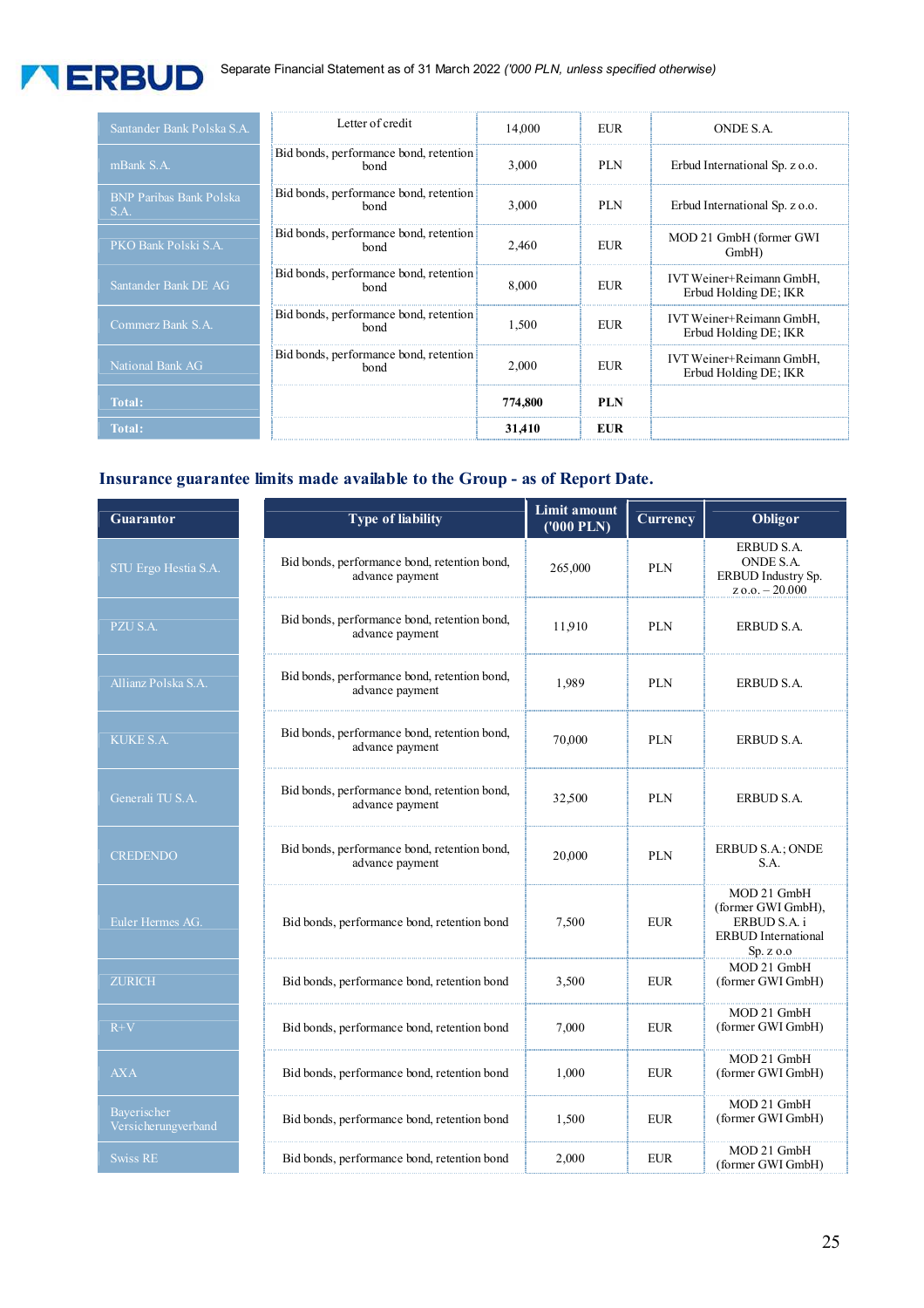# **TERBUD**

| Credendo                         | Bid bonds, performance bond, retention bond                     | 2,500   | <b>EUR</b> | MOD 21 GmbH<br>(former GWI GmbH)             |
|----------------------------------|-----------------------------------------------------------------|---------|------------|----------------------------------------------|
| VHV Versicherungen               | Bid bonds, performance bond, retention bond                     | 500     | <b>EUR</b> | MOD 21 GmbH<br>(former GWI GmbH)             |
| Wuettembergische<br>Versicherung | Bid bonds, performance bond, retention bond                     | 750     | <b>EUR</b> | MOD 21 GmbH<br>(former GWI GmbH)             |
| Generali S.A.                    | Bid bonds, performance bond, retention bond                     | 20,000  | <b>PLN</b> | ONDE S.A.                                    |
| <b>InterRisk</b>                 | Bid bonds, performance bond, retention bond                     | 7.000   | <b>PLN</b> | ONDE S.A.                                    |
| TU Europa S.A                    | Bid bonds, performance bond, retention bond,<br>advance payment | 6,000   | <b>PLN</b> | ONDE S.A.                                    |
| <b>KUKE S.A.</b>                 | Bid bonds, performance bond, retention bond,<br>advance payment | 30,000  | <b>PLN</b> | ONDE S.A.                                    |
| Uniqa TU                         | Bid bonds, performance bond, retention bond,<br>advance payment | 30,000  | <b>PLN</b> | ONDE S.A.                                    |
| TU Europa S.A                    | Bid bonds, performance bond, retention bond                     | 850     | <b>PLN</b> | Satchwell Sp. z o.o                          |
| <b>InterRisk</b>                 | Bid bonds, performance bond, retention bond                     | 25      | <b>PLN</b> | Satchwell Sp. z o.o                          |
| STU Ergo Hestia S.A.             | Bid bonds, performance bond, retention bond                     | 7,000   | <b>PLN</b> | Erbud Industry<br>Centrum Sp. z o.o.         |
| STU Ergo Hestia S.A.             | Bid bonds, performance bond, retention bond                     | 500     | <b>PLN</b> | <b>ERBUD</b> Industry<br>Południe Sp. z o.o. |
| STU Ergo Hestia S.A.             | Bid bonds, performance bond, retention bond                     | 8,000   | <b>PLN</b> | <b>ERBUD</b> International<br>Sp. z o.o.     |
| TU Gothaer.                      | Bid bonds, performance bond, retention bond                     | 1,083   | <b>PLN</b> | <b>ERBUD</b> International<br>Sp. z o.o.     |
| <b>KUKE S.A.</b>                 | Bid bonds, performance bond, retention bond,<br>advance payment | 1,000   | <b>EUR</b> | <b>ERBUD</b> International<br>Sp. z o.o.     |
| InterRisk                        | Bid bonds, performance bond, retention bond                     | 2,600   | <b>PLN</b> | <b>ERBUD</b> International<br>Sp. z o.o.     |
| TUZ S.A.                         | Bid bonds, performance bond, retention bond                     | 1,200   | <b>PLN</b> | <b>ERBUD</b> International<br>Sp. z o.o.     |
| $R+V$                            | Bid bonds, performance bond, retention bond                     | 3,000   | <b>EUR</b> | IVT Weiner +<br>Reimann GmbH                 |
| Total:                           |                                                                 | 515,657 | <b>PLN</b> |                                              |
| Total:                           |                                                                 | 30,250  | <b>EUR</b> |                                              |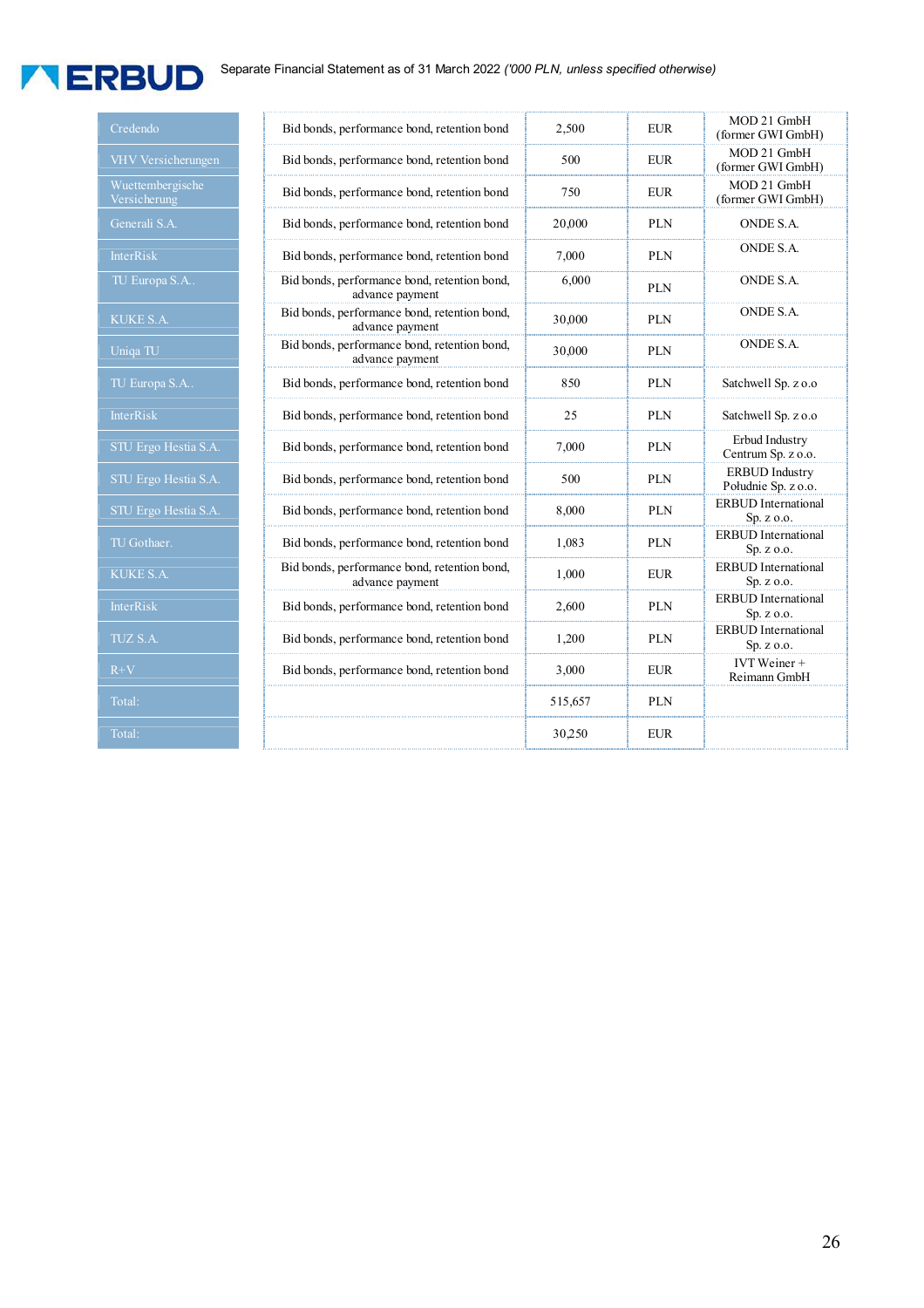# **9.2. Material financial contracts**

**On 01 February 2022** Annex No. 25 was signed by ING Bank Śląski S.A. to the Loan Agreement of 6 July 2010. Pursuant to these Annexes, the Issuer and its subsidiaries: ONDE S.A. and Erbud Industry Centrum Sp. z o.o. extend an option of using a multi-purpose line (overdraft facility and bank guarantee linie) for the total amount of PLN 160 million. In relation to the terms and conditions in force prior to the signing of Annex No. 25, the sub-limit for current account overdraft facility for ONDE S.A. was increased from PLN 5 million to PLN 20 million and a new product was made available to ONDE S.A. (Letter of Credit) in the sub-limit amount of PLN 30 million under the joint multi-option line. The Issuer and its subsidiaries may use the lines within the sublimits specified for each and every entity: Limit for Erbud S.A. amounts to PLN 160 million, including an option of drawing debt max. to PLN 50 million; - sublimit for ONDE S.A. amounts to PLN 50 million with an option of drawing debt max. to PLN 20 million; - sublimit for Erbud Industry Centrum Sp. z o.o. amounts to PLN 10 million with an option of drawing debt max. to PLN 4 million. The line's maturity date is 31 January 2023.

**On 9 February 2022** Annex no. 17 to the Framework Agreement No. 38/003/10/Z/GX of 2 February 2010 with mBank S.A.. Pursuant to this Annex, the Issuer may use the guarantee line in the amount of PLN 85 million. The line's maturity date is 3 February 2023.

**On 18 February 2022** Annex No. 9 to MultiLine Agreement No. K01393/15 dated 20 November 2015 was signed in as amended version. Under this Annex, the Issuer and the ONDE S.A. may use a multi-purpose line (overdraft and bank guarantee line) up to PLN 165,800,000.00 (one hundred and sixty-five million, eight hundred thousand PLN), provided that the ONDE S.A. may use services under the MultiLine up to PLN 105,000,000.00 (one hundred and five million PLN). A new product has been made available to ONDE S.A. in relation to the terms and conditions in force prior to the signing of this annex. - Letter of Credit - in the sub-limit amount of EUR 14 million under the joint multi-option line. The line's maturity date is 7 July 2022.

On **20 April 2022** Annex No. 6 to the MultiProduct Agreement was signed with mBank with its registered office in Warsaw. Pursuant to the signed annex, the companies may utilize the limit up to the total amount of PLN 112 million until 13 April 2023.

#### **9.3. Material information about subsidiaries.**

#### **9.3.1. Background information.**

None

.

**TERRUD** 

#### **9.3.2. Information about entering into transactions with related entities in the Issuer's Group.**

Prior to 10 May 2022 the Issuer and its subsidiaries had not entered into any transactions with related parties under terms and conditions other than following the arm's length principle.

#### **9.4. Factors that, in the Issuer's opinion, will affect the Capital Group's performance in the future, including at least the next quarter.**

Apart from the business events described above, no other events occurred during the period that could affect the Group's future performance.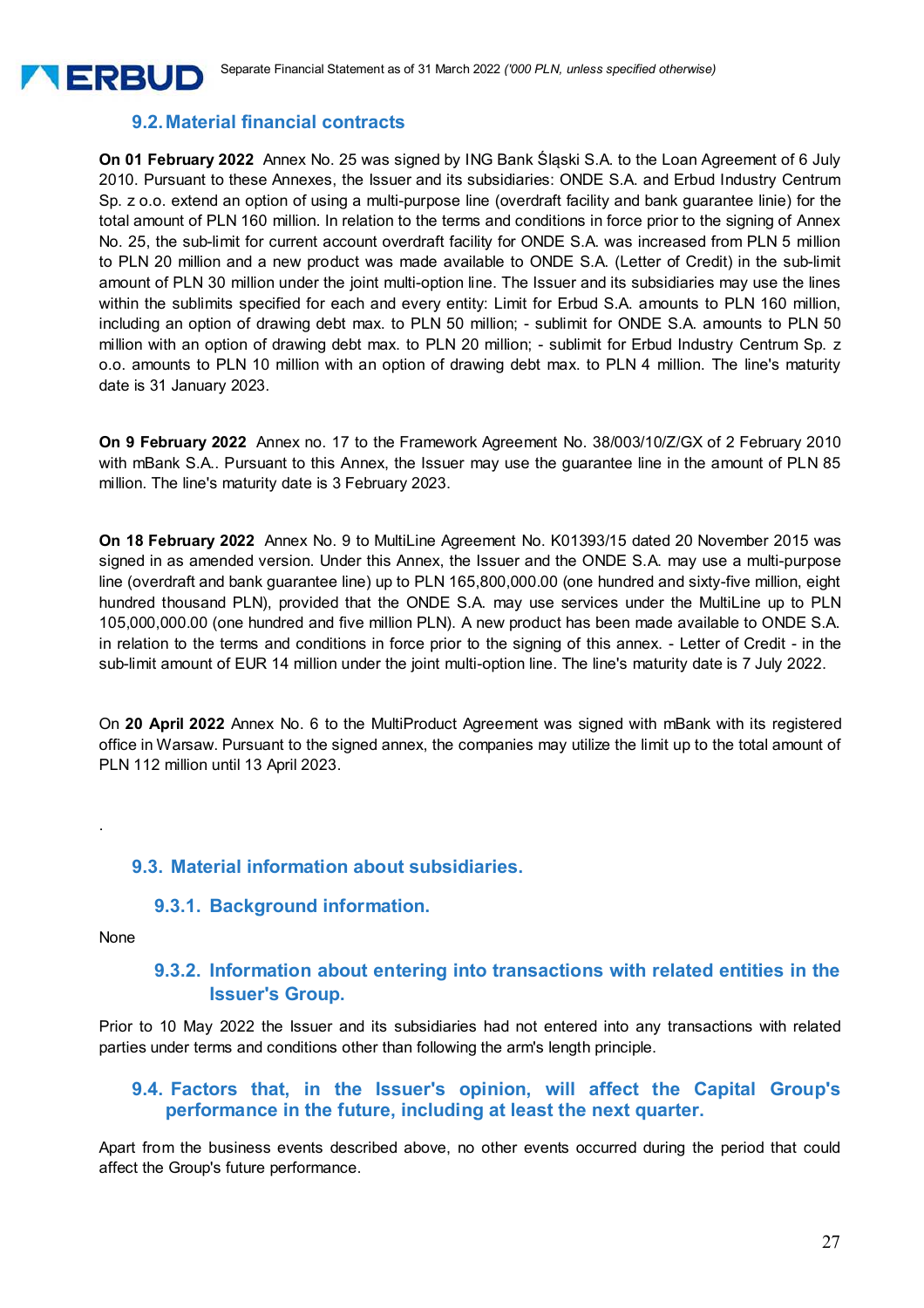

#### **9.5.1. Composition**

**TERBUD** 

From 1 January 2022 to 31 March 2022 and as of this Report Date the Supervisory Board of ERBUD S.A. was composed of:

- Roland Bosch Chairman of the Supervisory Board,
	- Gabriel Główka Deputy Chairman of the Supervisory Board,
- Albert Dürr a Supervisory Board Member,
- Michał Otto a Supervisory Board Member,<br>Janusz Reiter a Supervisory Board Member.
- a Supervisory Board Member,
- 
- Beata Jarosz a Supervisory Board member,<br>Michał Wosik a Supervisory Board Member. • Michał Wosik – a Supervisory Board Member,

As of 31 March 2022 and as of this Report Date, the dependent Members of the Supervisory Board of ERBUD SA are:

Mr Roland Bosch and Pan Albert Dürr (representing a shareholder of Wolff & Müller Baubeteiligungen GmbH & Co. KG and Wolff & Müller Holding GmbH & Co. KG) and Mr Gabriel Główka (has been sitting on the Supervisory Board of ERBUD SA since 15 November 2006).

The following Members of the Supervisory Board of ERBUD S.A. fulfill the independence criteria specified in the Act on Statutory Auditors: Ms Beata Jarosz, Mr Michał Otto, Mr Janusz Reiter and Mr Michał Wosik.

In addition, the following Members of the Supervisory Board of ERBUD S.A. have no actual and significant ties with a shareholder holding at least 5% of the total number of votes in ERBUD S.A: Ms Beata Jarosz, Mr Gabriel Główka, Mr Michał Otto, Mr Janusz Reiter and Mr Michał Wosik.

Two committees report to the Supervisory Board of ERBUD S.A.:

#### **Audit Committee**

From 1 January 2022 to 31 March 2022 the Audit Committee of ERBUD S.A. consisted of:

- Michał Otto the Audit Committee Chairman,
- Gabriel Główka an Audit Committee Member,
- Janusz Reiter an Audit Committee Member,

On 1 April 2022 by virtue of Resolution No. 13 /2022 and Resolution No. 14/2022 the Supervisory Board appointed Mr. Roland Bosch and Mr. Michał Wosik to the positions of members of the Audit Committee of ERBUD S.A.

Given the above, as of 1 April 2022 and as of this Report Date the Audit Committee composition was as follows:

- Michał Otto  **The Committee Chairman**
- Roland Bosch an Audit Committee Member
- Janusz Reiter an Audit Committee Member
- Gabriel Główka an Audit Committee Member
- Michał Wosik an Audit Committee Member.

In the Company's Audit Committee reporting to the Supervisory Board of ERBUD S.A. Messrs. Michał Otto, Janusz Reiter, Michał Wosik fulfill the independence criteria in the understanding of Art. 129, par. 3 of the Act on Statutory Auditors.

In addition, Mr Gabriel Główka fulfills the requirements of the Act on Statutory Auditors concerning knowledge and skills in the field of accounting or auditing of financial statements. Gabriel Główka graduated from the Warsaw School of Economics, the Faculty of Production Economics, where he majored at the Construction and Investment Economics. His knowledge in this area is further evidenced by his postdoctoral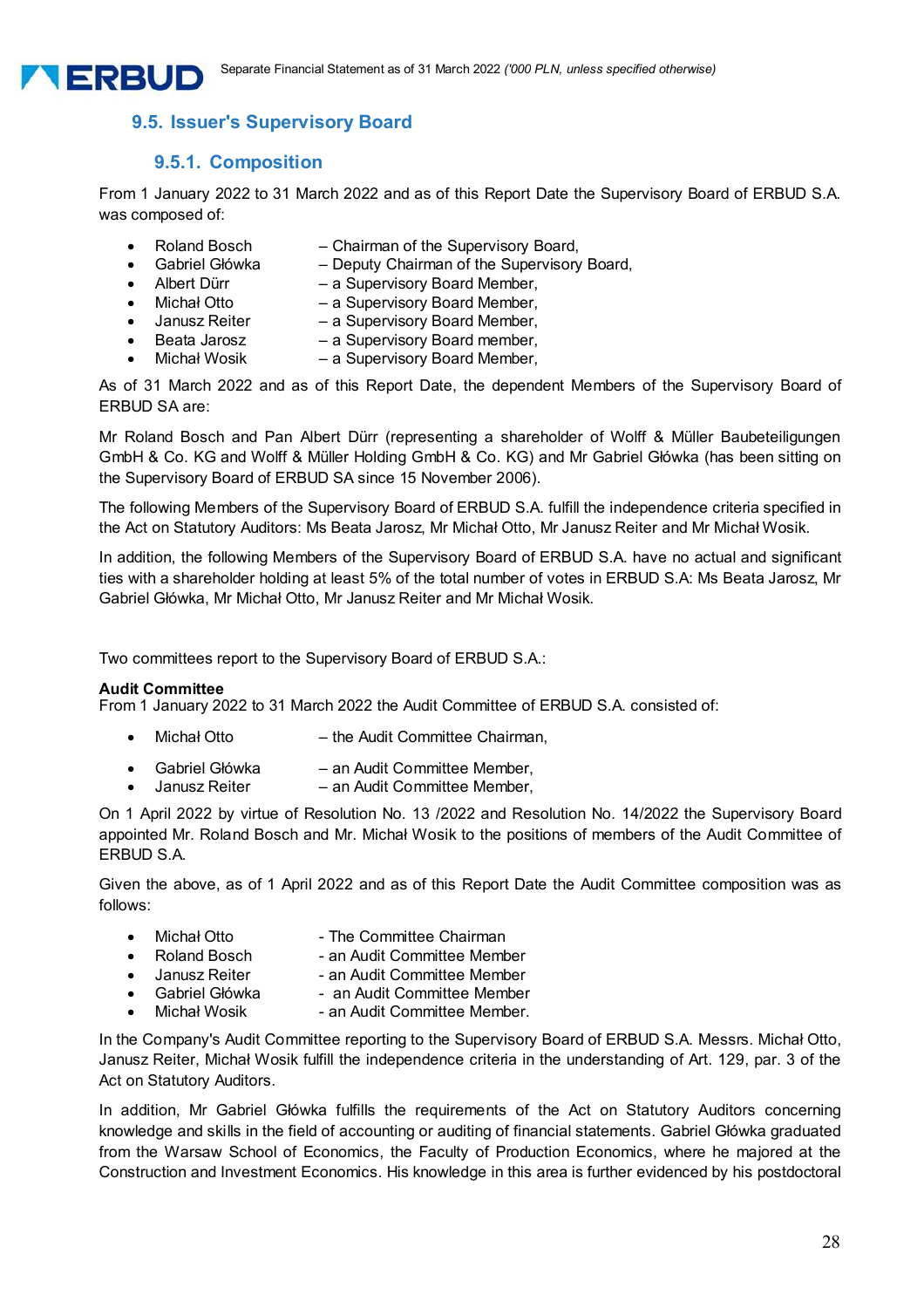

degree in economic sciences, in the field of finance, including the financial review of enterprises, assessment of their financial standing, etc. Gabriel Główka's acquired competencies are testified by his experience gained, *inter alia*, at: (i) the Loan Department, ING Bank Śląski, (ii) ING Bank Śląski, where he was the chairman of the Loan Committee of the Warsaw Region of ING Bank Śląski. The most important objective of the Loan Committee was to assess and verify the financial standing of enterprises to incur loan liabilities and make decisions on granting them revolving and investment loans, (iii) while serving as the President of the Management Board of Śląski Bank Hipoteczny - later ING Bank Hipoteczny (ING Mortgage Bank), where he managed the finances of this business entity - in the position of Chief Financial Officer (CFO), (iv) while in office in the National Qualification Commission for the Property Appraisal he acquired knowledge and skills regarding the valuation of business assets.

The conditions of the Act on Statutory Auditors concerning the knowledge and skills in the industry, in which the Issuer operates, are fulfilled by Mr Gabriel Główka, who graduated from the Warsaw School of Economics, Production Economics Faculty, majored at construction and investment economics. He has been a research worker and lecturer at the Warsaw School of Economics for over 30 years - currently he is the Director of the Institute of Corporate and Investment Financing and dean of the College of Business Administration. In the 2002-2004 period and again from 2009 he has been a member of the National Qualification Committee - Sub-Committee for Property Appraisal.

Consequently the Issuer meets the requirements set forth in Art. 129, paragraphs 1, 3 and 5 of the Act on Statutory Auditors.

#### **Remuneration Committee**.

From 1 January 2022 to 31 March 2022 and as of this Report Date the Remuneration Committee of ERBUD S.A. was composed of:

- Roland Bosch Remuneration Committee Chairman,
	-
- Michał Otto  **a Remuneration Committee Member,**<br>Janusz Reiter a Remuneration Committee Member. - a Remuneration Committee Member.

#### **9.5.2. The powers of the Supervisory Board include:**

- 1) to approve the strategic long-term plans of the Company,
- 2) to approve annual schedules of works and expenditures of the Company and its Capital Group,
- 3) to approve the investment plans of the Company and its Capital Group,
- 4) to give consent to: acquisition, disposal and encumbering of real estate, perpetual usufruct, or share in real estate or perpetual usufruct,
- 5) to give to consent to setting up and dissolution of manufacturing plants and branch offices.
- 6) granting consent to the Company to issue guarantees, property sureties, issue bills of exchange and incur other off-balance sheet liabilities with a unit value exceeding EUR 2,000,000.00 (in words: two million euros) save for: (i) guarantees issued at the request of the Company by financial institutions in the ordinary course of business, (ii) guarantees, sureties of property, issuance of bills of exchange and assumption of other off-balance sheet commitments with a unit value exceeding EUR 2,000,000.00 (in words: two million euros) for the benefit of member entities of the capital group (save for item 11) below),
- 7) to give consent to equity investments exceeding the equivalent of EUR 100.000,00 (in words: one hundred thousand) except for capital investments, Treasury bills and Treasury bonds issued in Poland or in the countries where the Company runs its business activities,
- 8) to approve the acquisition, disposal, encumber shares or interest in other entities,
- 9) to determine the voting procedure for the Company representatives sitting on the bodies of subsidiaries and affiliated entities with reference to the following matters: appointment and dismissal of the members of the bodies of subsidiaries and affiliated entities, dissolution or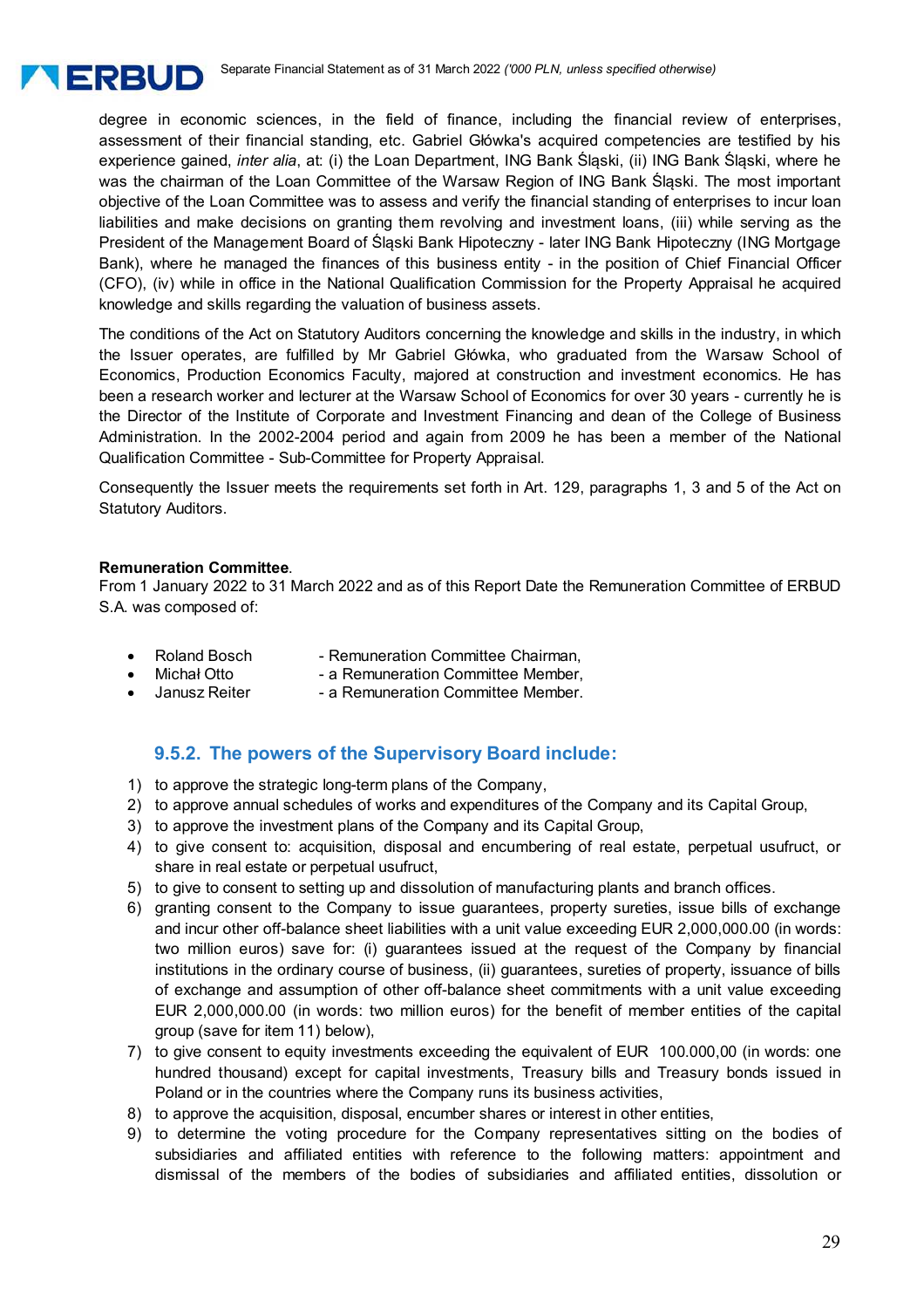

liquidation of such subsidiaries and entities, change of the company profile, split or merger of subsidiaries or affiliated entities,

- 10) to grant consent to take all measures not related to the Company profile and extraordinary measures with the value exceeding the equivalent of EUR 200.000,00 (in words: one hundred thousand),
- 11) granting consent to enter into material transactions with related parties, pursuant to the provisions of the Act on Public Offering, Conditions Governing the Introduction of Financial Instruments to Organised Trade, and Public Companies of 29 July 2005,
- 12) to grant consent to the investments exceeding the equivalent of the value of EUR 200.000,00 (in words: one hundred thousand), unless such investments are included in the investment plan, approved by the Supervisory Board,
- 13) to give consent to submit proposals and to enter into civil works contracts with the net value exceeding the equivalent of the amount of EUR 30.000.000,00 (in words: thirty million Euros), in case of joint proposals, the reliable measure is the net sum of the proposal rather than Company share in the proposal,
- 14) to give consent to dispose of the right or to take an obligation by the Company, within a single or higher number of legal transactions with the same entity, with the value exceeding the equivalent of EUR 5,000,000.00 (in words: five million Euros) during the financial year.
- 15) to grant permission to employ an employee with an annual remuneration exceeding the equivalent of 150,000.00 (in words: one hundred fifty thousand) Euro,
- 16) to grant consent to the appointment of the members of Company's Management Board to the management or supervisory boards of non-member companies from of the Company's capital group and in cases specified in Art. 380 § 1 of the Commercial Companies' Code,
- 17) Other matters reserved for the powers of the Supervisory Board by law, provisions of this Statute, forwarded upon the request of the Management Board or delegated by virtue of a resolution of the General Meeting.

#### The Audit Committee powers include::

- 1) to monitor the financial reporting process.
- 2) to monitor the effectiveness of internal control systems and risk management systems as well as internal audit, including financial reporting.
- 3) to monitor the performance of auditing activities including in particular the conduct of an audit by the audit firm.
- 4) to control and monitor the independence of the statutory auditor and the audit firm, in particular when other auditing services are provided to the Company by the auditor;
- 5) to inform the Company's Supervisory Board about audit findings and to explain how the audit contributed to the reliability of financial reporting at the Company, and what was the role of the Audit Committee in the audit process;
- 6) to assess the independence of the auditor and to give consent to the provision of permitted nonaudit services to the Company;
- 7) to develop a policy of audit firm appointment to carry out the audit of Financial Statement;
- 8) to develop a policy by the audit firm to carry out the audit, by entities related to this audit firm and by a member of the auditing company's network of permitted non-audit services;
- 9) to determine the procedure for the audit firm appointment by the Company.
- 10) to make a recommendation to the Supervisory Board on the appointment of statutory auditors or audit firms in accordance with the policies developed by the audit committee following the selection procedure carried out in accordance with the provisions of the Act of 11 May 2017 on Statutory Auditors, Audit Firms and Public Supervision;
- 11) to make recommendations aimed at securing the reliability of the financial reporting process at the Company.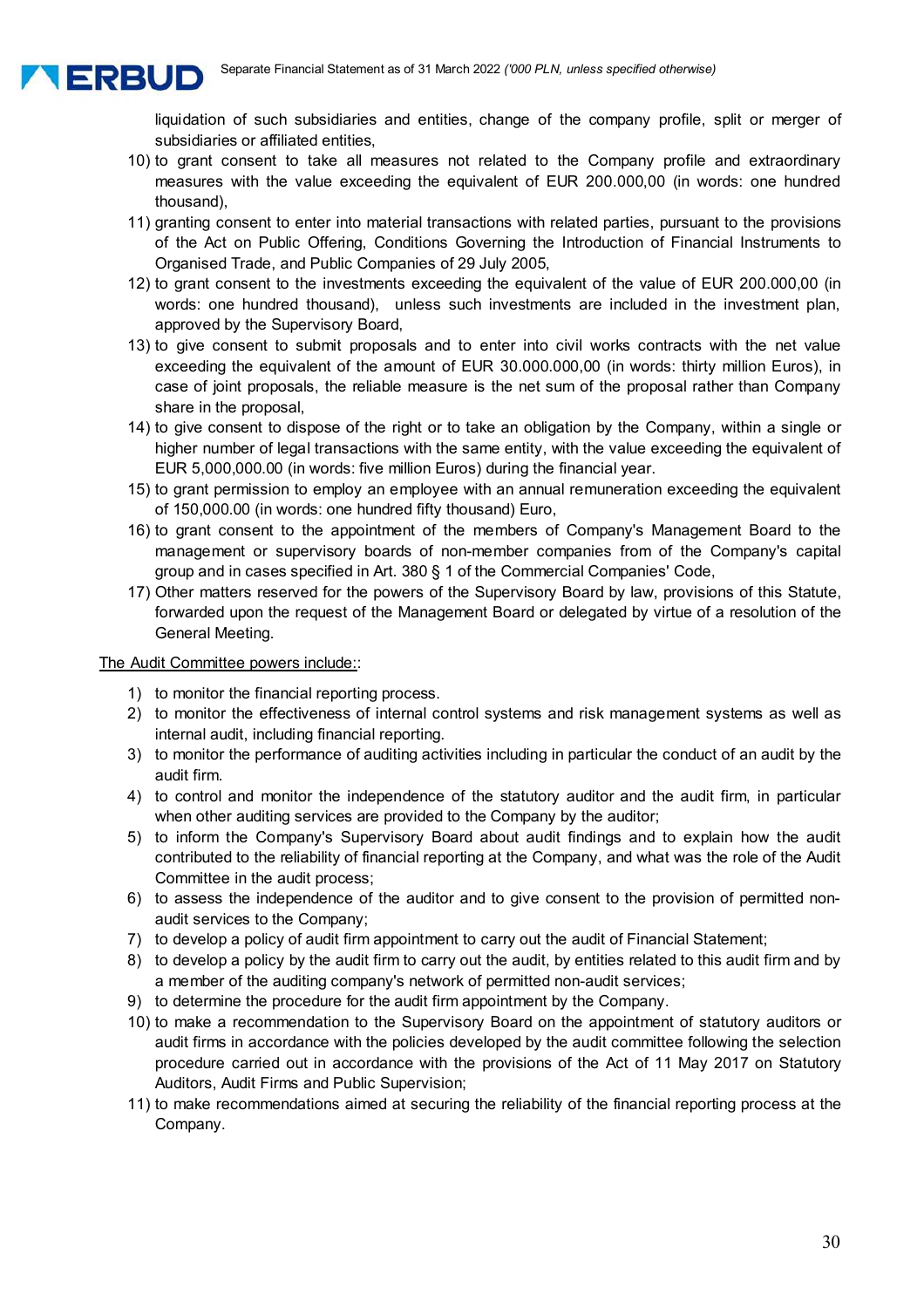

On 1 April 2022, the Supervisory Board submitted a statement on the appointment and operation of the Audit Committee of ERBUD S.A., declaring that the legislation concerning the appointment, composition and operation of the Audit Committee, are complied with, including the fulfillment by its members of the independence criteria and requirements regarding having adequate knowledge and skills in the industry in which the Company operates and in the field of accounting or auditing of financial statements,. The Supervisory Board also declares that the Audit Committee of ERBUD S.A. performed its responsibilities provided for in the applicable regulations.

The Audit Committee powers include::

- to plan remuneration policy for the Management Board members,
- to adjust the remuneration of Management Board members to long-term interests of the Company.

# **9.6. Management Board Activities**

#### **9.6.1. Composition**

The Management Board Members are appointed and dismissed by the Company's Supervisory Board. The Management Board Members have not been granted special rights, in particular the right to decide on the issue or redemption of shares.

In the period from 1 January 2022 to 31 March 2022 and as of this Report Date the Management Board of ERBUD S.A. was represented by:

- Dariusz Grzeszczak the President of the Management Board
- Agnieszka Głowacka Vice-President of the Management Board
	- Jacek Leczkowski Vice-President of the Management Board
- Radosław Górski a Management Board member

# **9.6.2. Management Board responsibilities**

| A Management<br><b>Board member</b>                                                                    | <b>Responsibility</b>                                                                                                                                                                                                                                                                                                                                                                                                                                                                                                                                                                                                                                                                                                                                                                                          |  |  |  |  |  |  |
|--------------------------------------------------------------------------------------------------------|----------------------------------------------------------------------------------------------------------------------------------------------------------------------------------------------------------------------------------------------------------------------------------------------------------------------------------------------------------------------------------------------------------------------------------------------------------------------------------------------------------------------------------------------------------------------------------------------------------------------------------------------------------------------------------------------------------------------------------------------------------------------------------------------------------------|--|--|--|--|--|--|
| <b>Dariusz</b><br>Grzeszczak –<br><b>President of the</b><br><b>Management</b><br><b>Board</b>         | <b>With regard to ERBUD Group</b><br>Development of ERBUD Group strategy.<br>a)<br>Development and supervision over the activities of HR Department.<br>b)<br>Oversight over the operations of the Marketing and PR Department<br>C)<br>Supervision over the activities of the Division of Advisors to the<br>e)<br>Management Board on Strategy and Development.<br>e. Supervision over the activities of the Management Board Office<br>f)<br>Supervision over the activities of the Corporate Governance Office.<br>g)<br>Oversight over building construction activities (MOD21 GmbH).<br>h)                                                                                                                                                                                                               |  |  |  |  |  |  |
| <b>Agnieszka</b><br>Głowacka –<br><b>Vice-President</b><br>of the<br><b>Management</b><br><b>Board</b> | With regard to ERBUD S.A.:<br>a) Receiving of anonymous reports on the infringements of the law,<br>procedures and ethical standards at ERBUD S.A.<br><b>With regard to ERBUD Group</b><br>Supervision over the activities of the Finance Division.<br>a)<br>Supervision over the activities of the Audit and Internal Control.<br>b)<br>financial<br>Cooperation<br>with<br>institutions,<br>c)<br>banks,<br>insurance<br>companies, brokers.<br>Coordination of information policy on the MAR MAD Directive.<br>d)<br>e) Supervision over financial and non-financial reporting.<br>Acquisition of financing sources.<br>f)<br>Supervision over the implementation of the financial policy of the<br>g)<br><b>ERBUD Group.</b><br>h) Supervision over the activities of ERBUD Shared Services Sp. z o.<br>0. |  |  |  |  |  |  |